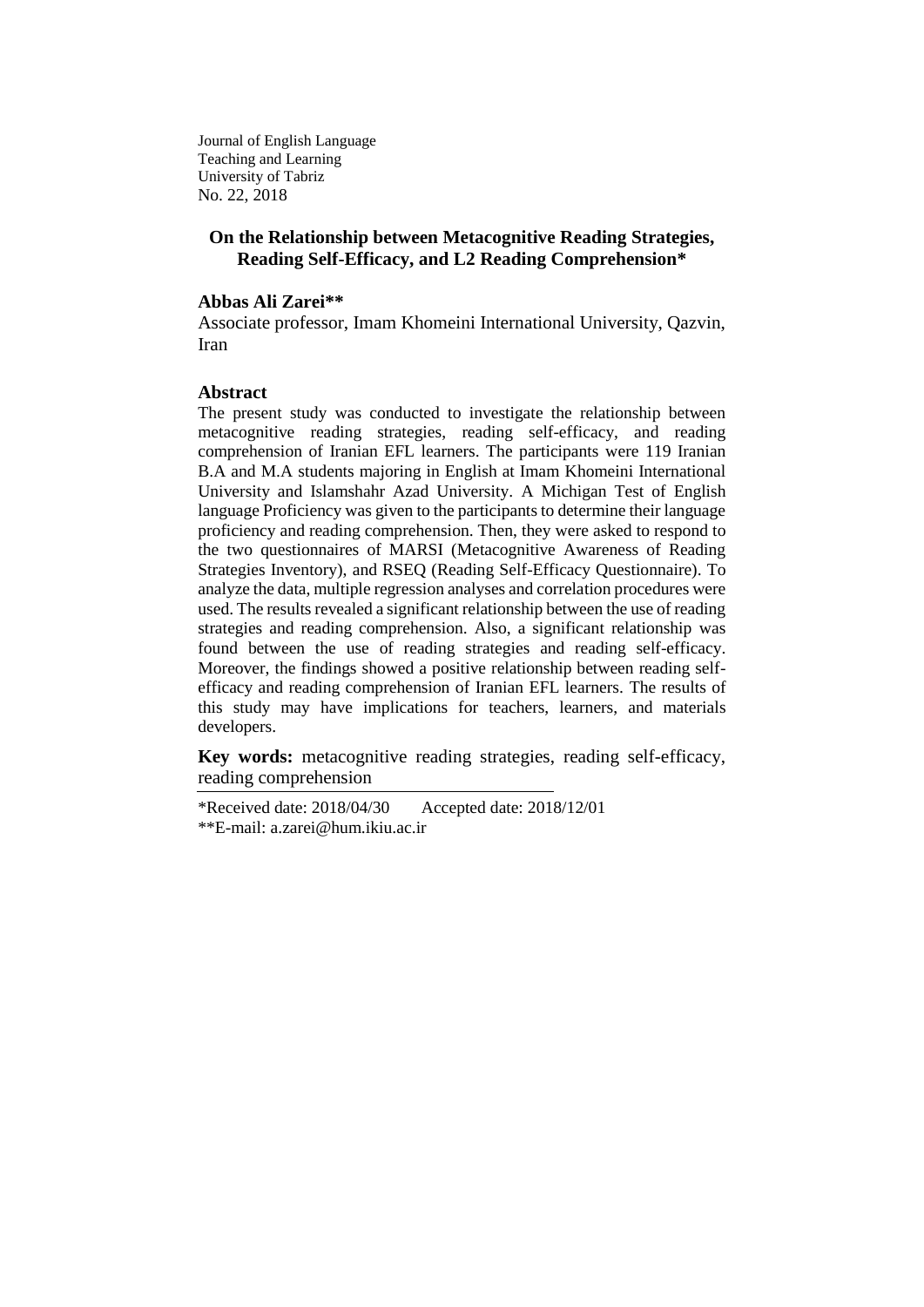### **Introduction**

Reading plays an important role in getting information from original sources. Reading is not a passive process of obtaining meaning from the text; rather, it is a complex cognitive process in which readers should take active control of their comprehension processes (Soleimani & Hajghani, 2013). According to Zainol Abidin (2012), EFL and ESL students need to acquire abilities to read academic texts. Reading strategy instruction helps learners to enhance reading ability (Sung, Chang, & Haung, 2008). Skilled readers know how to use effective strategies to function better in constructing meaning from text, but poor readers have problem in using reading strategies (Lau & Chan, 2003). Reading strategies are of interest in teaching programs, because they show readers how to interact with the text and how to use strategies to comprehend the text effectively (Anastasion & Griva, 2009). Afflerbach, Pearson, and Paris (2008) define reading strategies as deliberate and goal-oriented processes which enable learners to construct meanings out of text.

Mokhtari and Reichard (2002) classify reading strategies into three broad categories: (a) global reading strategies, defined as generalized reading strategies used in setting the stage for the reading act (e.g., setting purpose for reading, predicting what the text is about, using text structure, etc.); (b) problem-solving reading strategies, which are considered as localized strategies used for solving problems when problems develop in understanding the text (e.g., rereading, visualizing information read, reading text out loud, etc.); and (c) support reading strategies, which provide support mechanisms in sustaining responses to reading (e.g., use of reference materials, taking notes, etc.).

At the same time, one way of affecting learning is increasing learners' self-efficacy. Self-efficacy refers to "People's judgments of their capabilities to organize and execute courses of action required to attain designated types of performance" (Bandura, 1986, p. 391). Learners' self-efficacy helps them to choose tasks which suit their abilities. Perceived self-efficacy affects the way people choose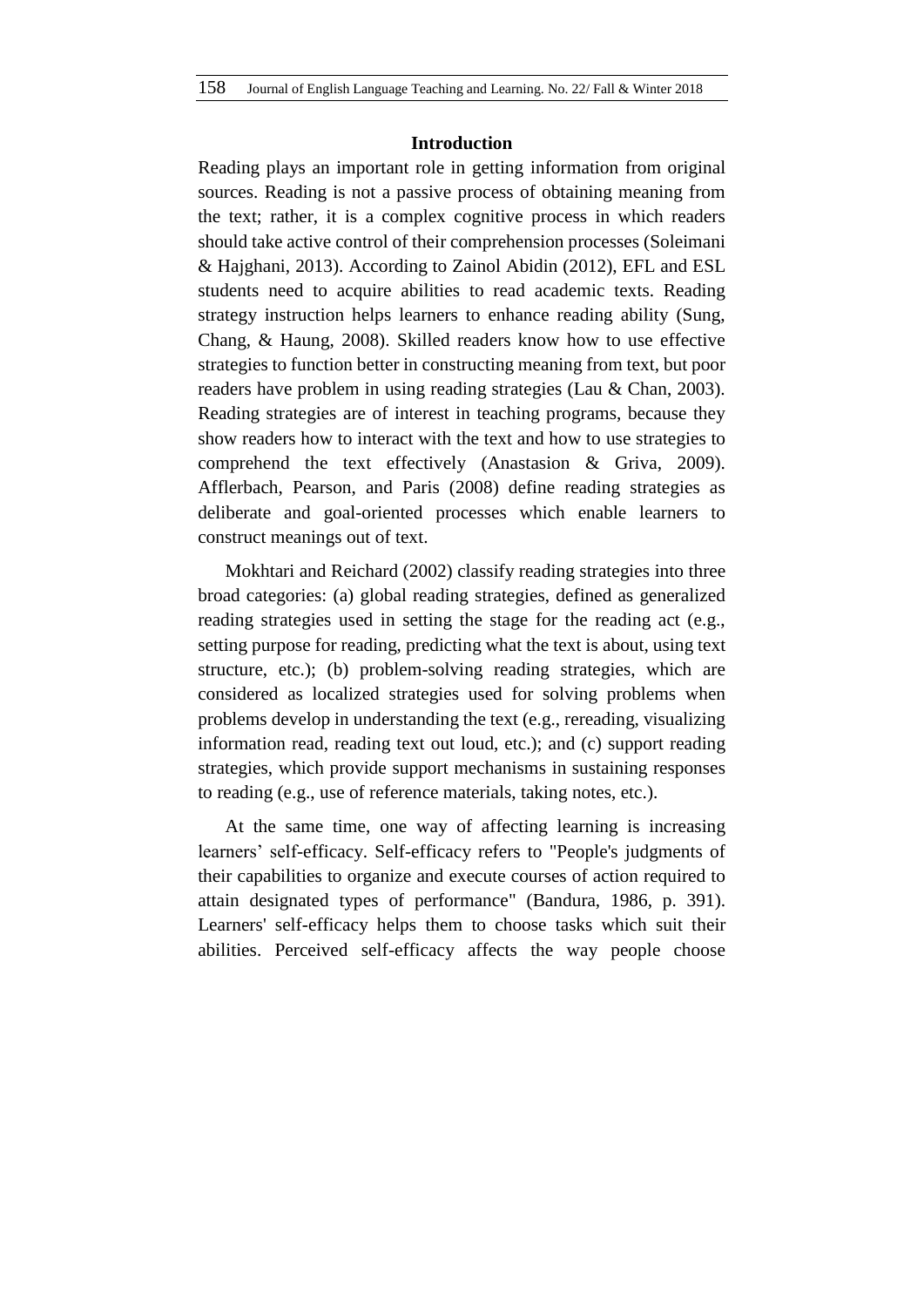activities and how much effort they expend to deal with tasks (Bandura & Adams, 1977).

The importance of the above variables coupled with the importance of developing a clearer understanding of the nature of the relationships between such variables as well as the effect they might have on EFL learners' reading comprehension signify the need for this and other similar studies. In recent years, a number of studies have been conducted to investigate the effects of metacognitive reading strategies, and reading self-efficacy on reading comprehension (Anastasiou & Griva, 2009; Keskin, 2014; Li & Wang, 2010; Mahmoudi, 2014; Naseri & Zaferanieh, 2012; Shang, 2010). However, there seems to be a paucity of research on the relationships among these variables. Therefore, the present study aims to explore the relationship between these variables and their effects on reading comprehension.

# **Literature Review**

### **Reading comprehension**

In the field of teaching English as a foreign language, reading is a valuable skill, because the ability to read and make sense of a text is regarded essential for students' comprehension progress (Khoshsima & Rezaeian Tiyar, 2014). Rivers (1981) believes that reading is a pleasurable activity for obtaining information and extending readers' knowledge about language. Reading is a kind of problem-solving activity which requires effort, planning, self-monitoring, and the use of strategies (Rastakhiz & Roudgar Safari, 2014).

Anderson (2004) defines reading as a combination of four factors: the text, the readers, fluency, and strategies. He argues that reading is a process in which readers combine their background knowledge with the text to build meaning. A number of factors may affect learners' reading achievement. The focus of the present study is on three factors including metacognitive reading strategies, self-regulated learning strategies, and self-efficacy.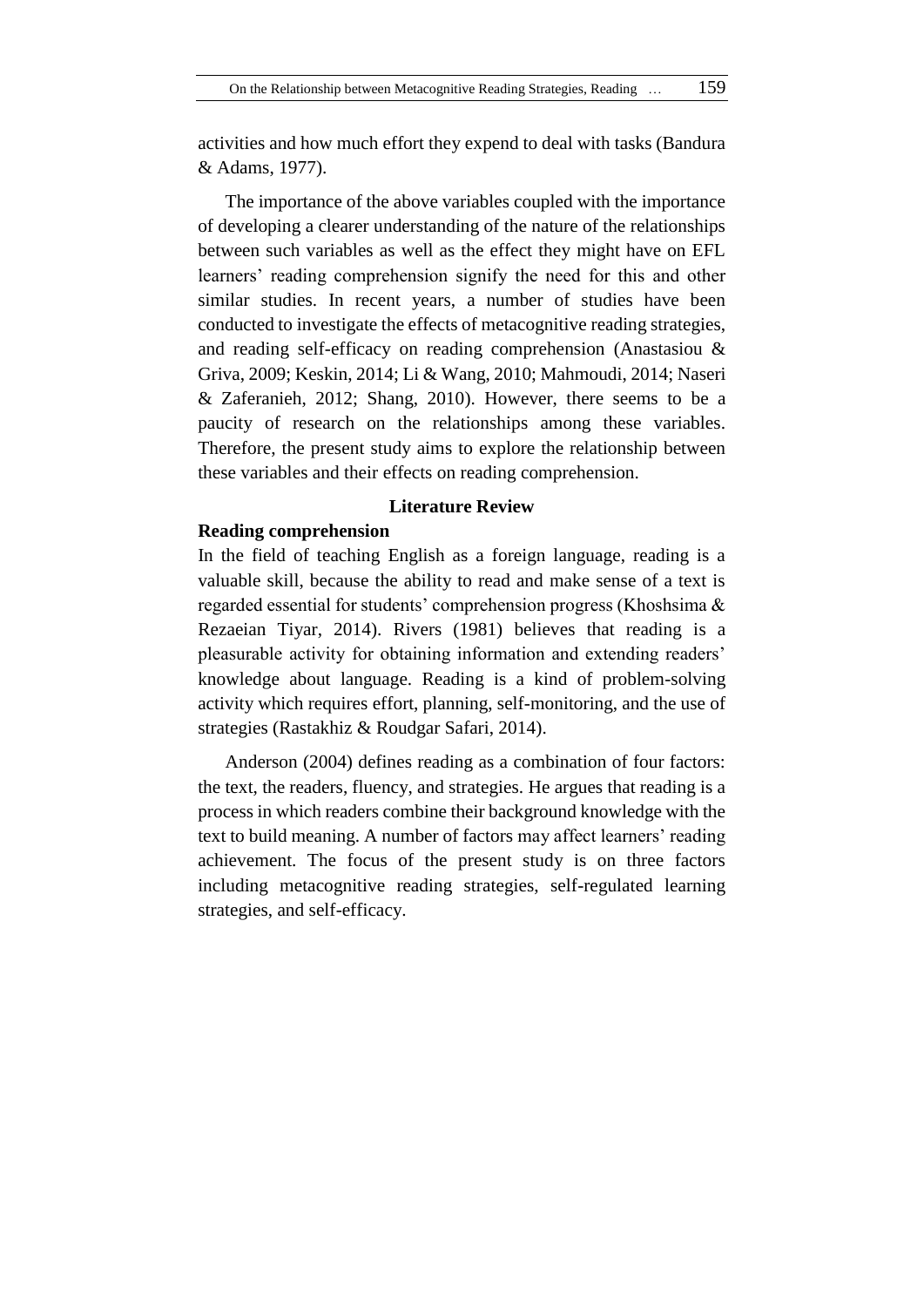### **Reading Strategies**

In the context of reading, reading strategies are defined as deliberate and goal-oriented processes which enable learners to construct meanings out of text (Afflerbach, Pearson, & Paris, 2008). Li (2010) refers to reading strategies as deliberate plans and skills with mental and behavioral characteristics which readers employ consciously to comprehend a text.

Reading strategies help learners to manage their reading process. According to Sheorey and Mokhtari (2001), high proficient students use significantly more strategies in reading than low proficient students. Good readers use sophisticated strategies such as summarization, monitoring, and identifying the main idea to comprehend a text better. However, poor readers are only able to use simple strategies such as deleting unimportant sentences, and understanding surface information in text (Lau & Chan, 2003). Therefore, more strategy training is needed for improving reading abilities of poor readers.

Although reading strategy instruction is an effective way of enhancing reading abilities, there should be a proper environment for teachers to create better conditions for implementing strategies in the classroom, and to provide opportunities for students to apply reading strategies outside the classroom (Sung, Chang, & Huang, 2008). In addition, the effectiveness of strategy instruction is related to differences in the learning styles of students (Carrell, Pharis, & Liberto, 1989). Therefore, different students with different learning styles learn strategies differently.

Sheorey and Mokhtari (2001) classify reading strategies into three categories including metacognitive, cognitive, and support reading strategies. Metacognitive reading strategies are those deliberate and planned techniques that readers employ to monitor and enhance their reading. They include planning, previewing the text, having a purpose in mind, self-monitoring, etc. Cognitive reading strategies are more limited to the specific reading tasks. They are localized and focused actions employed for solving problems when understanding the text becomes difficult. These strategies include guessing the meaning of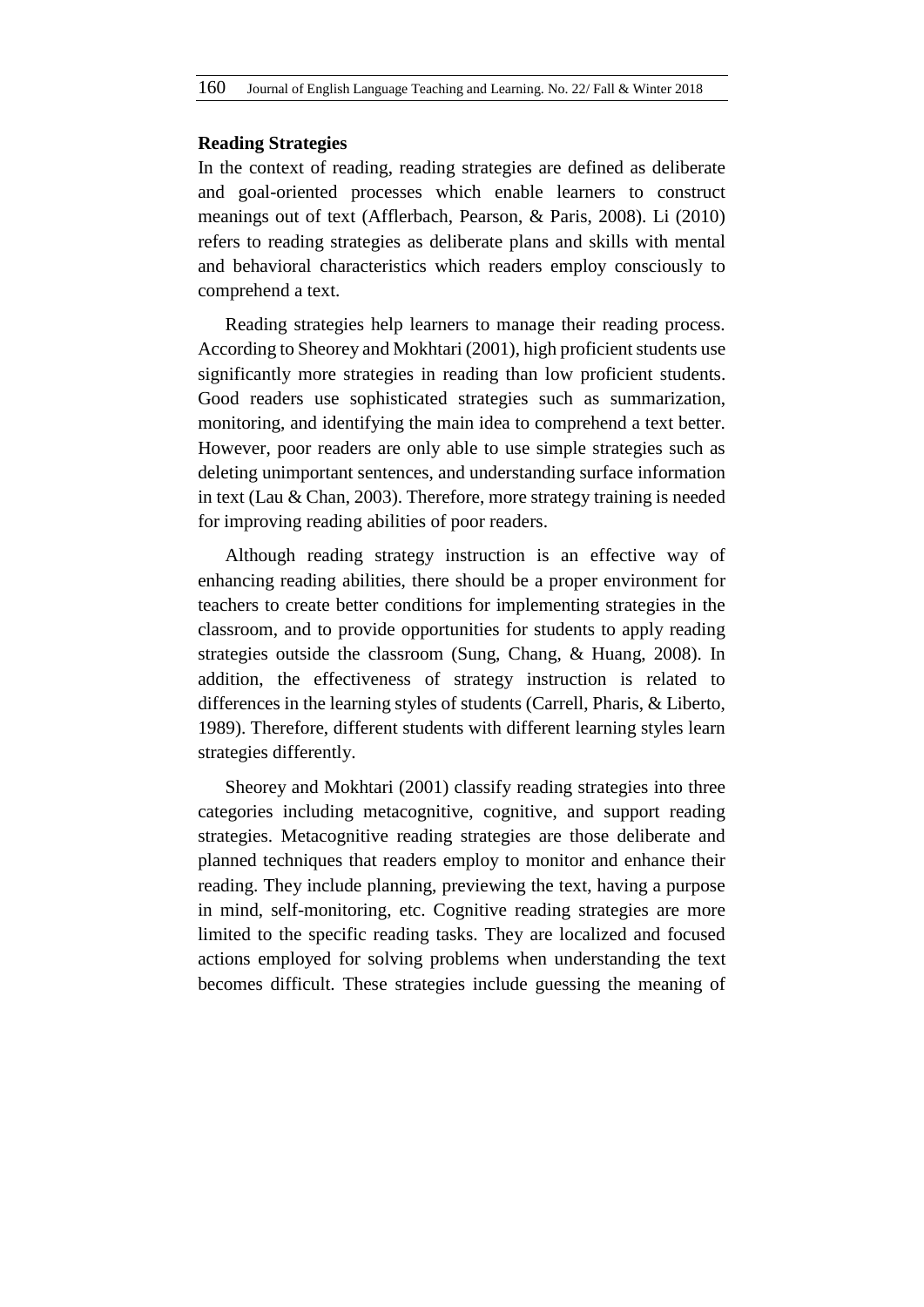unknown words from context, rereading the text for enhancing comprehension, etc. Support reading strategies are support mechanisms used by readers to provide responses to reading problems, such as using dictionaries and reference materials, taking notes, underlining or highlighting the text, etc.

Mokhtari and Reichard (2002) further classify metacognitive reading strategies into three subcategories: global, problem-solving and support reading strategies. Global reading strategies are intentional and carefully planned techniques used by learners to set the stage for the reading act. Typical examples of these strategies are having a purpose in mind for reading, making prediction about the text, and using text structure. Problem-solving reading strategies refer to localized and focused actions and skills that readers employ when problems arise in the comprehension of the text. Readers use these strategies while working directly with the text, especially when the text becomes difficult. Some examples of problem-solving strategies are rereading to increase comprehension, reading the text out loud, adjusting one's reading rate, and visualizing the information read. Support reading strategies are what readers use to aid their comprehension. In fact, they are support and functional mechanisms which provide responses to reading problems. Some examples of these kinds of strategies include using reference materials such as dictionaries, taking notes, and highlighting textual information.

### **Reading self-efficacy**

An important factor which affects learning achievement is perceived self-efficacy. The concept of self-efficacy was first introduced by Bandura (1977). He believes that people's sense of self-efficacy affects their motivation, behavior, and actions (1982). Bandura (1986) defines self-efficacy as "people's judgments of their capabilities to organize and execute courses of action required to attain designated types of performances" (p. 391).

According to Bandura (1999), self-efficacy is a key component in social cognitive theory. Social cognitive theory introduces the triadic reciprocal determinism model. Based on this model, human behavior is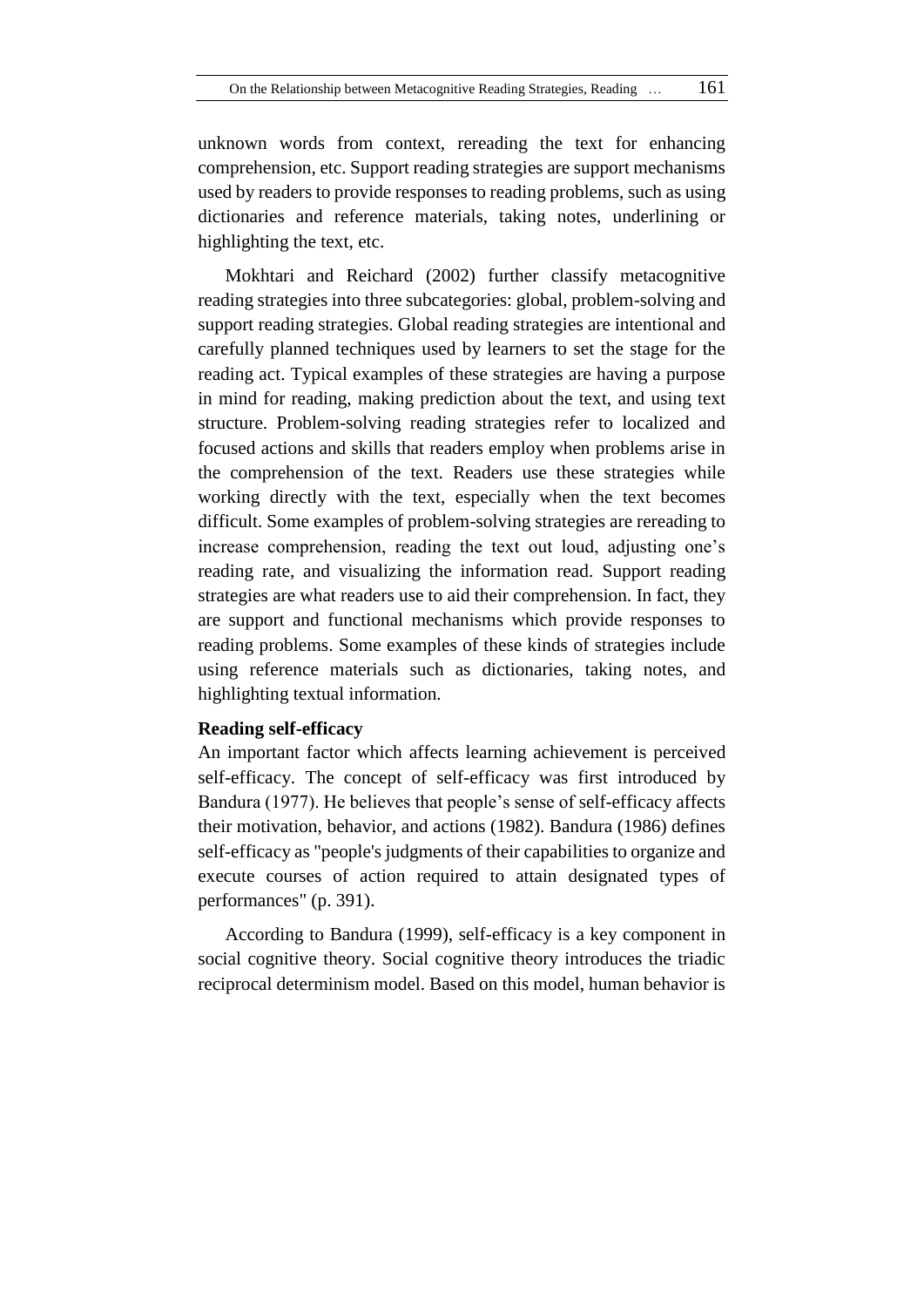shaped and controlled by behavioral, cognitive, and environmental factors (Bandura, 1989). Bandura asserts that there is a bidirectional interaction between cognition, behaviors and environmental factors, in which the reciprocal influence of these factors is not of equal strength. In social cognitive theory, environmental structures include three forms of imposed environment, selected environment, and constructed environment (Bandura, 1999).

Self-Efficacy beliefs are multidimensional forms, which differ on the basis of the domain functioning, and can be measured on the dimensions of magnitude (dependence on the level of difficulty of the particular task), generality (transferability of self-efficacy belief across activities), and strength (amounts of ones' certainty about the performance on a particular task)(Bandura, 1977; Zimmerman, 2000). Similarly, Zimmerman (2000) states that self-efficacy beliefs differ from closely related constructs, such as outcome expectations, selfconcept, and perceived control.

Perceived self-efficacy is concerned with how people judge their capabilities in the production of appropriate actions in difficult situations (Bandura, 1982). Bandura and Adams (1977) claim that perceived self-efficacy has directive influence on the choice of activities and settings, and it also determines how much effort people will put into dealing with problems. They maintain that efficacious individuals eradicate their inhibitions through successful experience of doing threatening activities, but those who avoid threatening activities sustain their defensive behaviors.

Moreover, self-efficacy beliefs affect students emotionally by reducing their anxiety (Bandura, 1977). A high sense of self-efficacy reduces learners' stress and helps them to cope with threatening situations. In contrast, learners with a low sense of self-efficacy cannot control their stress in the face of obstacles and worry about possible threats, so their performance will be undermined (Bandura, 1999). Learners who have a high sense of efficacy approach difficult lessons with more cognitive effort, but when the lessons are easy, they make less cognitive effort (Bandura, 1982).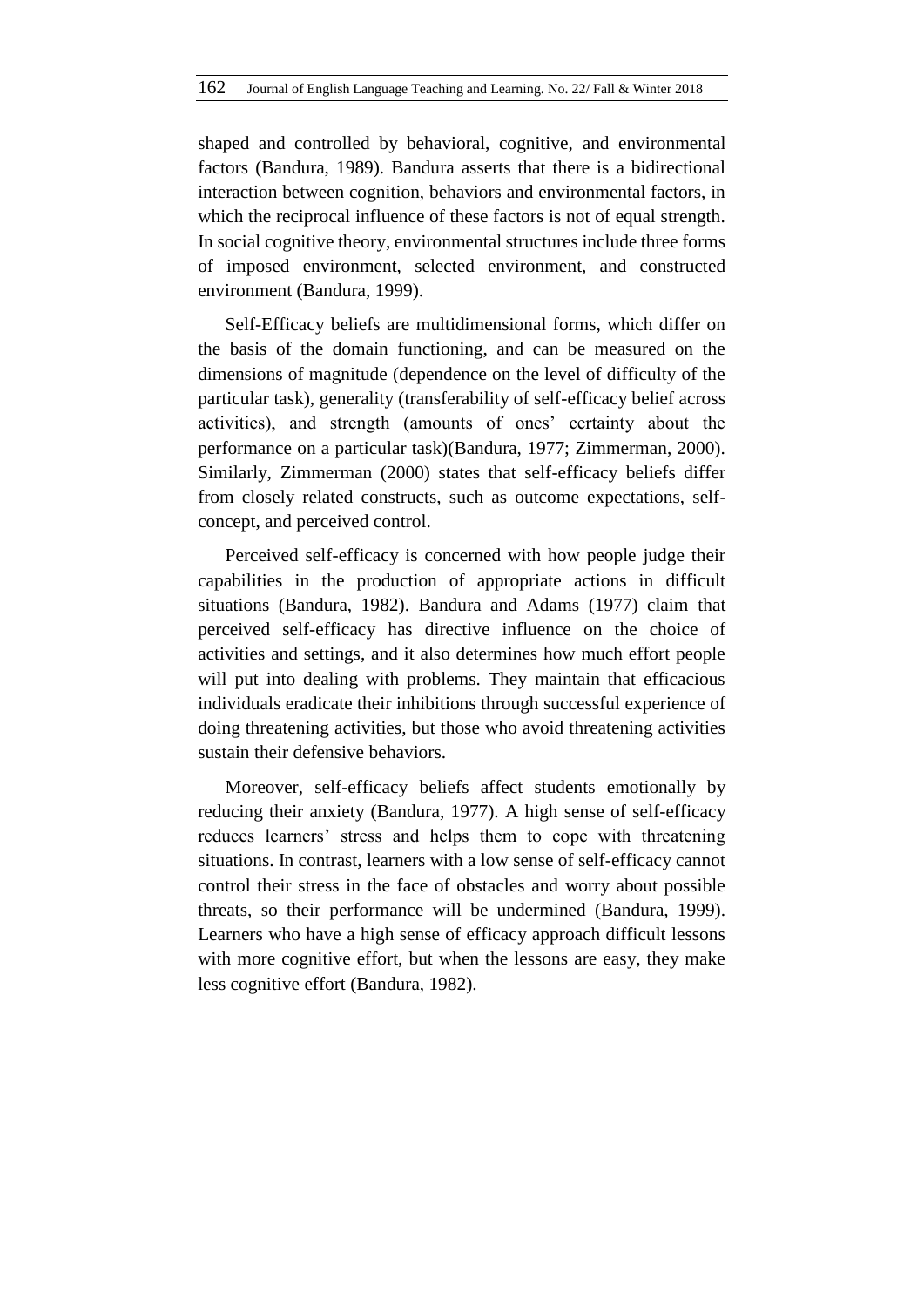Shell, Colvin, and Bruning (1995) note that self-efficacy beliefs affect learners' achievement in reading and writing by influencing their motivation. In addition, self-efficacy beliefs are vital forces in learners' success or failure, because they affect learners' performance through influencing their choice, effort, thought patterns, and emotional reactions (Pajares, 2003).

Many studies have been conducted to explore the relationship between metacognitive reading strategies, reading self-efficacy, and reading comprehension. Anastasiou and Griva (2009) carried out a study which had three purposes: to explore students' awareness of reading strategies, to identify possible differences between poor and good readers, and to investigate the relationship between reading strategy awareness and reading comprehension. The sample of the study consisted of 18 poor readers and 18 good readers, aged between 11 and 12. Both groups utilized a variety of cognitive strategies, but poor readers were less aware of the more sophisticated cognitive strategies in comparison with good readers. In addition, both cognitive and metacognitive strategy awareness made a unique contribution to reading comprehension, reading accuracy and reading speed.

Karbalaei (2010) investigated the metacognitive reading strategies used by EFL and ESL learners. 190 undergraduate students (96 Iranians and 93 Indians) were selected to answer the Metacognitive Awareness of Reading Strategies Inventory (MARSI) and a reading comprehension test. Both groups reported a similar pattern of strategy awareness. However, Indians reported using most types of strategies more often than Iranians. Indians were more interested in using top-down strategies while Iranians were more focused on using bottom-up strategies. Furthermore, it was concluded that including metacognitive reading strategy instruction within reading curricula in both countries may play a vital role in enriching students' awareness of the mental processes involved in reading processes.

Vaez Dalili and Tavakoli (2013) compared two groups of EFL students of humanities and engineering in terms of their metacognitive awareness and use of certain reading strategies. 70 lower-intermediate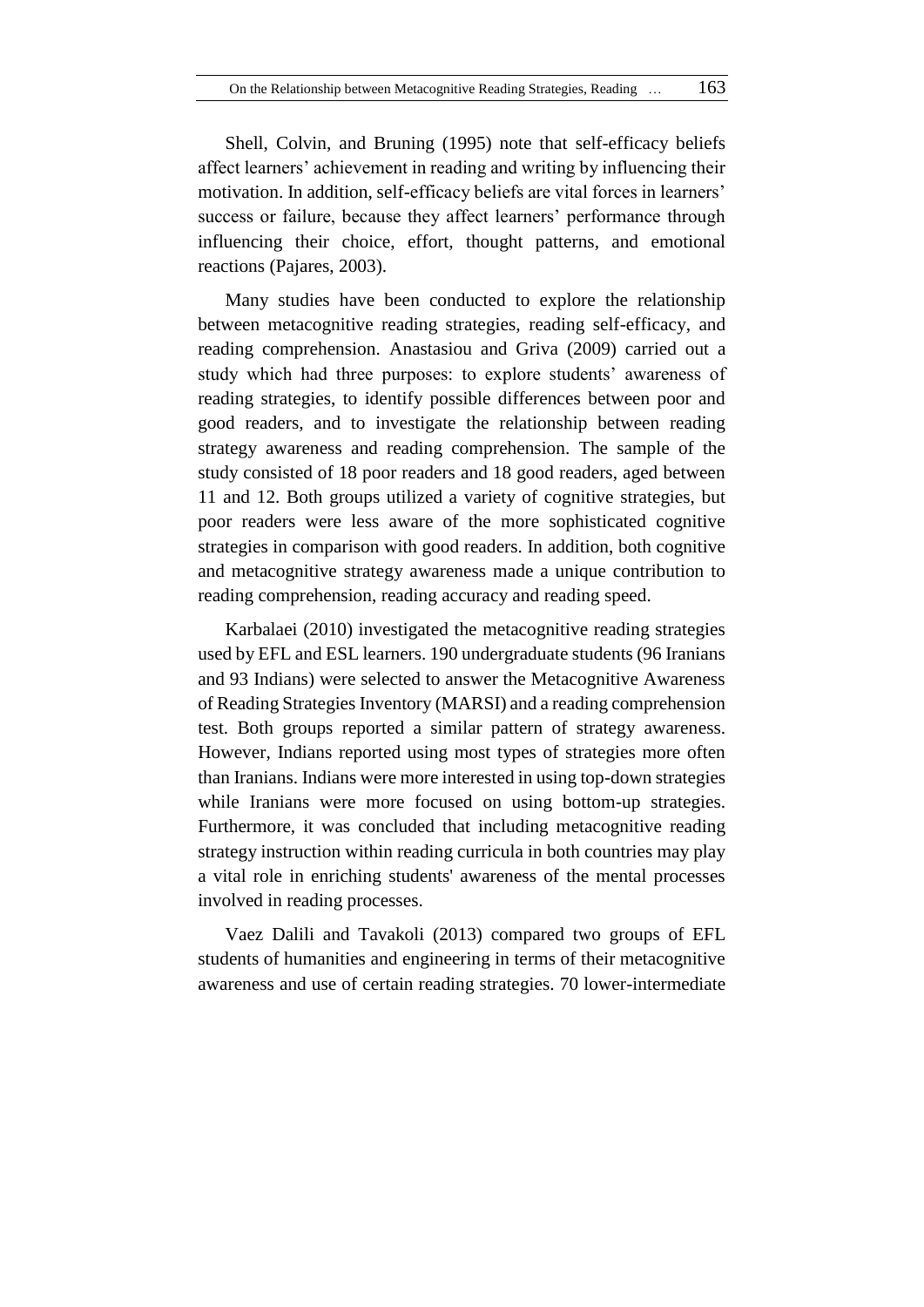students (35 engineering students and 35 students of humanities) were chosen to respond to the Metacognitive Awareness of Reading Strategies Inventory (Mokhtari & Reichard, 2002) in order for the researchers to measure their metacognitive awareness of ESP reading strategies. The results showed that the two groups reported strikingly similar patterns of reading strategy awareness, and confirmed having used almost all of the strategies while reading ESP materials. However, the engineering students reported using certain types of reading strategies (including paraphrasing for better understanding, re-reading for better understanding, trying to stay focused on reading, summarizing text information, using reference materials, and discussing reading with others) more frequently than did the humanities students.

To explore the level of metacognitive awareness of reading strategies among university students, Mahmoudi (2014) conducted a study with 115 EFL students. The MARSI was used to measure the participants' level of strategy use. The results showed that while all the participants reported medium use of strategies overall, there were some differences in the reported use of each subscale of the inventory. The problem-solving reading strategies were found to be used more than global and support reading strategies.

Amer, Al Barwani, and Ibrahim (2010) conducted a study to investigate the online reading strategies of Omani EFL student teachers. A sample of 123 first-year student teachers and 97 fourth-year student teachers answered the Online Survey of Reading Strategies. This survey classified reading strategies into three categories: global, problemsolving, and support strategies. The findings indicated that high proficient students used significantly more global strategies; in contrast, low proficient students used less global strategies and used more support and problem-solving strategies. However, there was no significant difference between males and females in either group in the overall use of strategies as well as in the three categories.

Rastakhiz and Roudgar Safari (2014) investigated the relationship between global reading strategies and support reading strategies and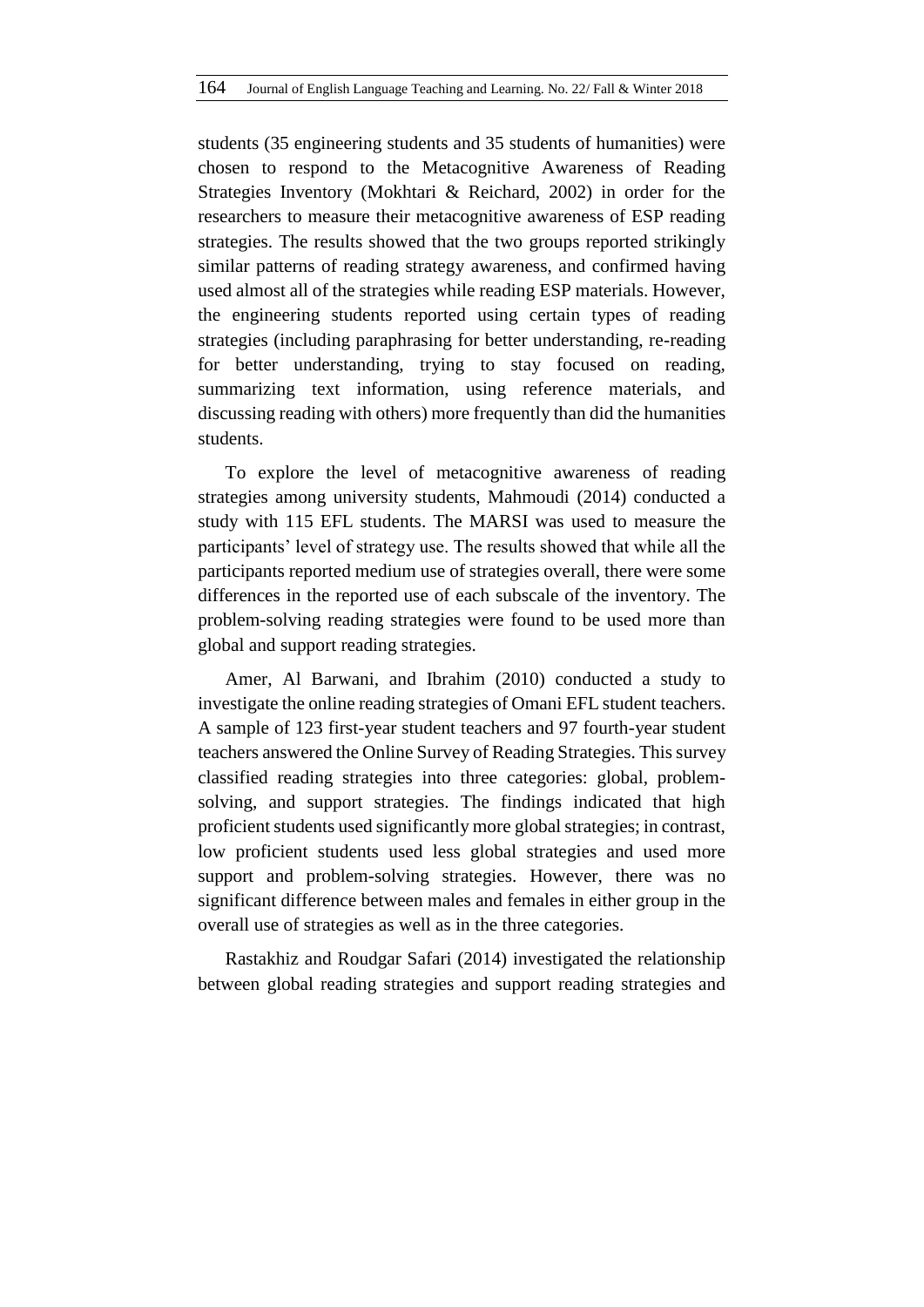Iranian Intermediate level EFL learners' reading comprehension ability. To do so, 100 learners were homogenized using a Preliminary English Test (PET) test, and 40 learners were selected at the intermediate level in two intact classes. The Survey of Reading Strategies (SORS) was administered. The results indicated that EFL learners use support reading strategies more than global reading strategies.

In another study, Li and Wang (2010) integrated reading selfefficacy with reading strategies, and explored the relationship between reading self-efficacy and the use of reading strategies. 180 Chinese students completed the Reading Self-Efficacy and Reading Strategies Questionnaires. The results of MANOVA analysis showed a positive relationship between reading self-efficacy and the use of reading strategies in that highly self-efficacious readers used reading strategies more than those with low self-efficacy. In addition, the participants used metacognitive reading strategies more frequently than other subcategories of reading strategies.

Shang (2010) investigated the relationship between the use of three types of reading strategies (cognitive, metacognitive, compensation strategies), reading self-efficacy, and English reading comprehension with 53 Taiwanese learners. The results indicated that the most frequently used reading strategies were metacognitive strategies, followed by compensation and cognitive strategies. In addition, there was a significant positive relationship between the use of reading strategies and perceptions of self-efficacy. However, reading strategies had no significant effect on the reading achievement of the learners in the Taiwanese context.

To investigate the relationships among reading self-efficacy beliefs, reading strategies use and reading comprehension level of Iranian EFL learners, Naseri and Zaferanieh (2012) carried out a study with 80 EFL students. The sample answered the Michigan reading comprehension test, a self-reported Reading Strategy Use Questionnaire, and a Reading Self-efficacy Questionnaire. The results showed significant positive correlations between reading self-efficacy beliefs and reading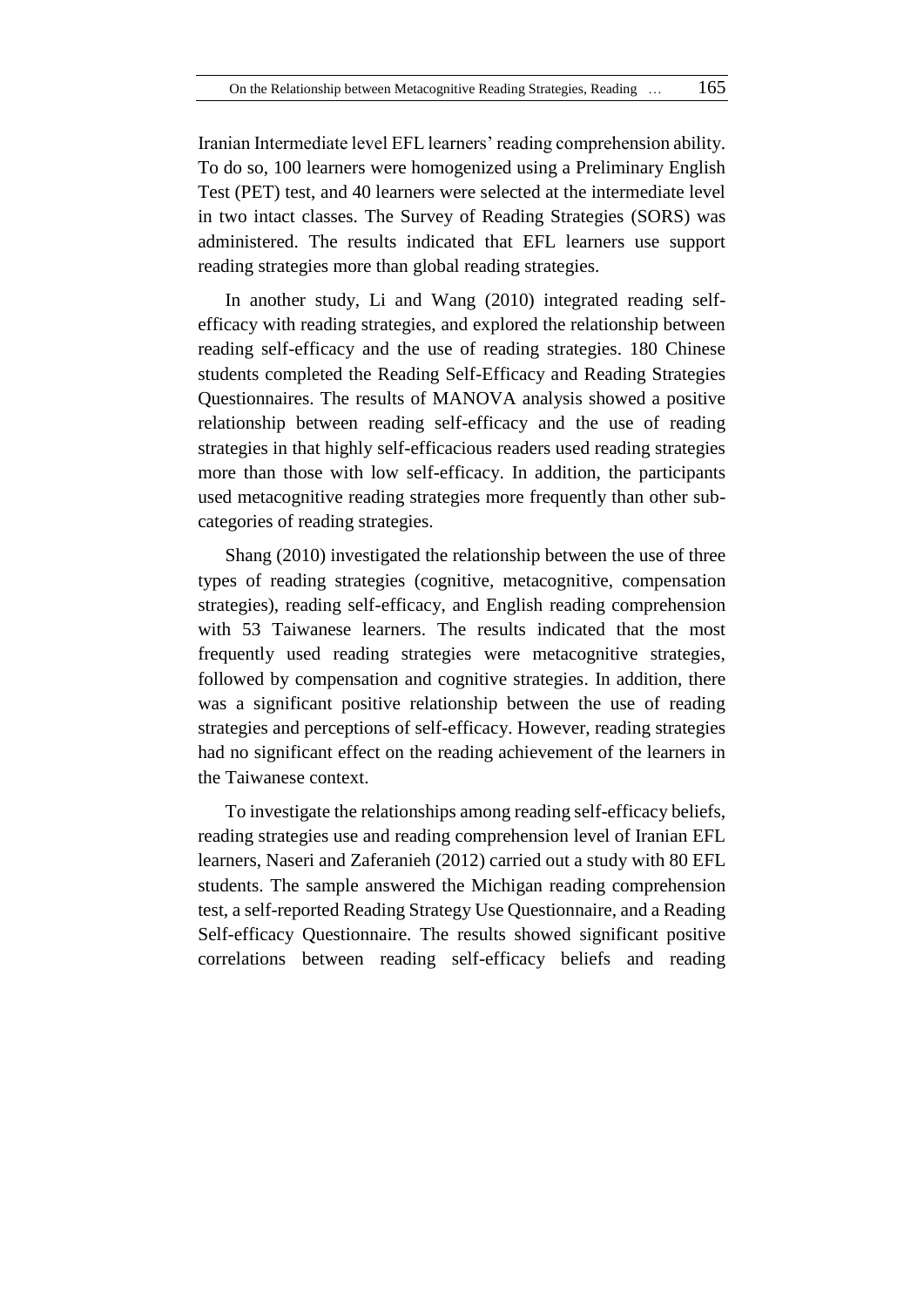comprehension and also between reading self-efficacy beliefs and reading strategies use.

Keskin (2014) carried out a study to explore the correlations among metacognitive reading strategies, reading self-efficacy, and reading task value. A sample of 370 students completed the MARSI and the Motivations for Reading Questionnaire. The results suggested that awareness and use of metacognitive strategies in reading were positive predictors of reading self-efficacy and that reading self-efficacy was a significant predictor of reading task value.

In another study, Salehi and Khalaji (2014) investigated the relationship between Iranian EFL learners' self-efficacy and reading comprehension performance. A sample of 48 learners was selected to answer Longman reading comprehension tests, and Reading Selfefficacy Questionnaire. The results indicated a positive relationship between reading self-efficacy beliefs and reading comprehension of Iranian EFL learners.

Alimoradi, Jahandar, and Khodabandehlou (2013) examined the impact of self-efficacy on Iranian EFL learner's reading comprehension ability at pre-intermediate level. 120 learners were selected and assigned into experimental and control groups. Both groups were pretested using a reading comprehension test. The experimental group received self-efficacy treatment. Results suggested that self-efficacy had a positive effect on Iranian EFL learner's reading comprehension ability at pre-intermediate level. In addition, the findings suggested no significant difference between male and female learners regarding the effect of self-efficacy on the reading comprehension ability.

Solheim (2011) studied the impact of reading self-efficacy and task value on reading comprehension scores of Norwegian primary school students. To conduct the study, a sample of 217 fifth graders aged 10– 11 was selected. Results of Multiple Regression Analysis revealed that reading self-efficacy was a significant positive predictor of reading comprehension scores*.* In addition, differences in reading comprehension scores between students with high and low reading self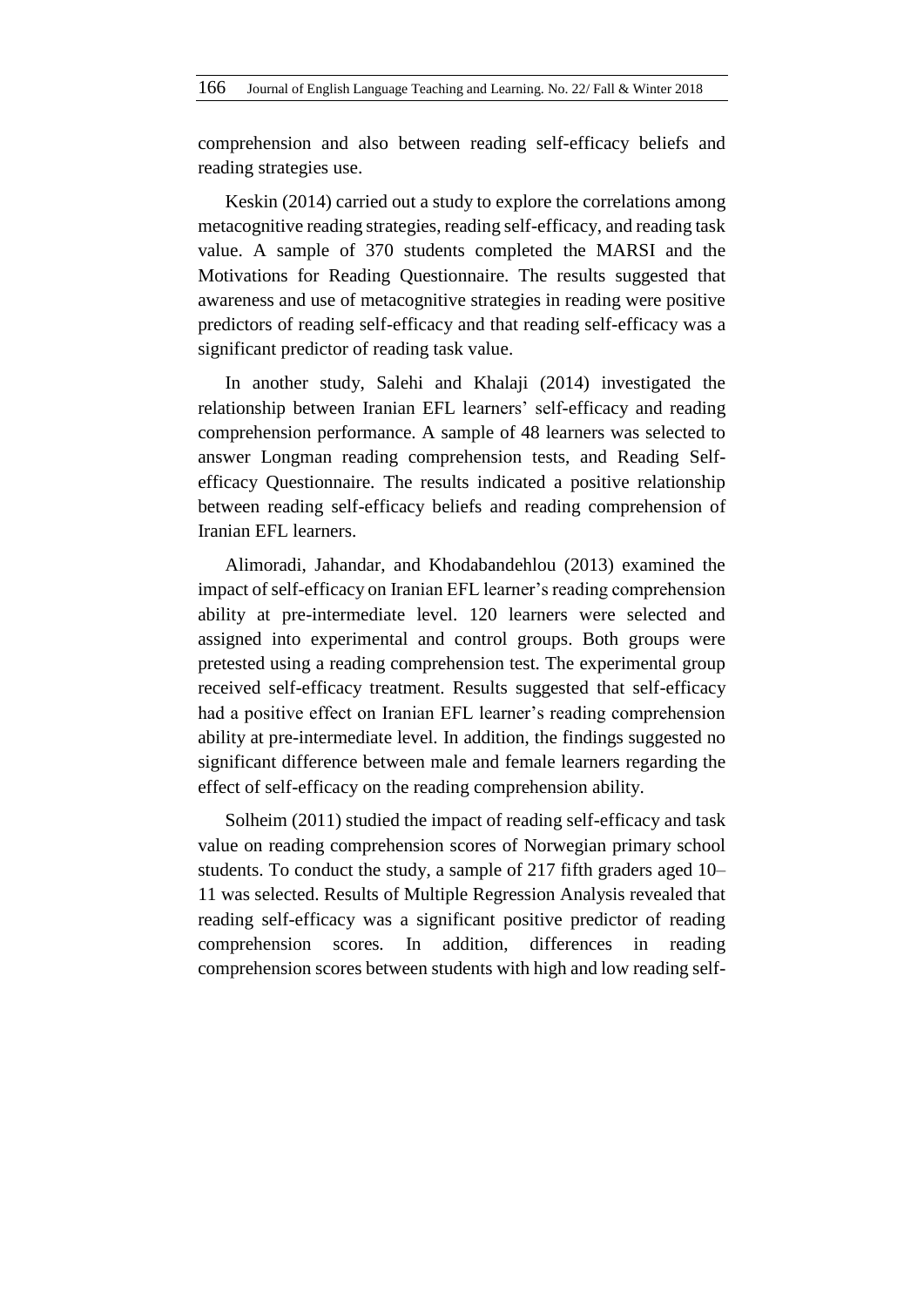efficacy were greater in multiple-choice reading comprehension than in constructed-response reading comprehension.

To conclude, although many studies have been done to explore the effects of metacognitive reading strategies and reading self-efficacy on reading comprehension, few have dealt with the direct relationships among them. Therefore, the present study is aimed at examining the relationships among these variables and their effects on reading comprehension. It attempts to answer the following research questions:

- 1. Are there any significant differences among metacognitive reading strategies as predictors of reading comprehension?
- 2. Are there any significant differences among metacognitive reading strategies as predictors of reading self-efficacy?
- 3. Is there a significant relationship between reading comprehension and reading self-efficacy?

### **Method**

## **Participants**

The participants of the present study included 160 male and female Iranian B.A. and M.A. students majoring in Teaching English as a Foreign Language, and English Translation at Imam Khomeini International University and Islamshahr Azad University. All of the participants were native speakers of Persian. The Michigan Test of English Language Proficiency (MTELP) was administered to homogenize the participants in terms of their level of English language proficiency. After the administration of the Michigan and taking the results into account, the number of participants was reduced to 119. 41 participants were excluded from the study because they had a different level of proficiency.

# **Instruments**

To collect data for the present study, the following instruments were utilized: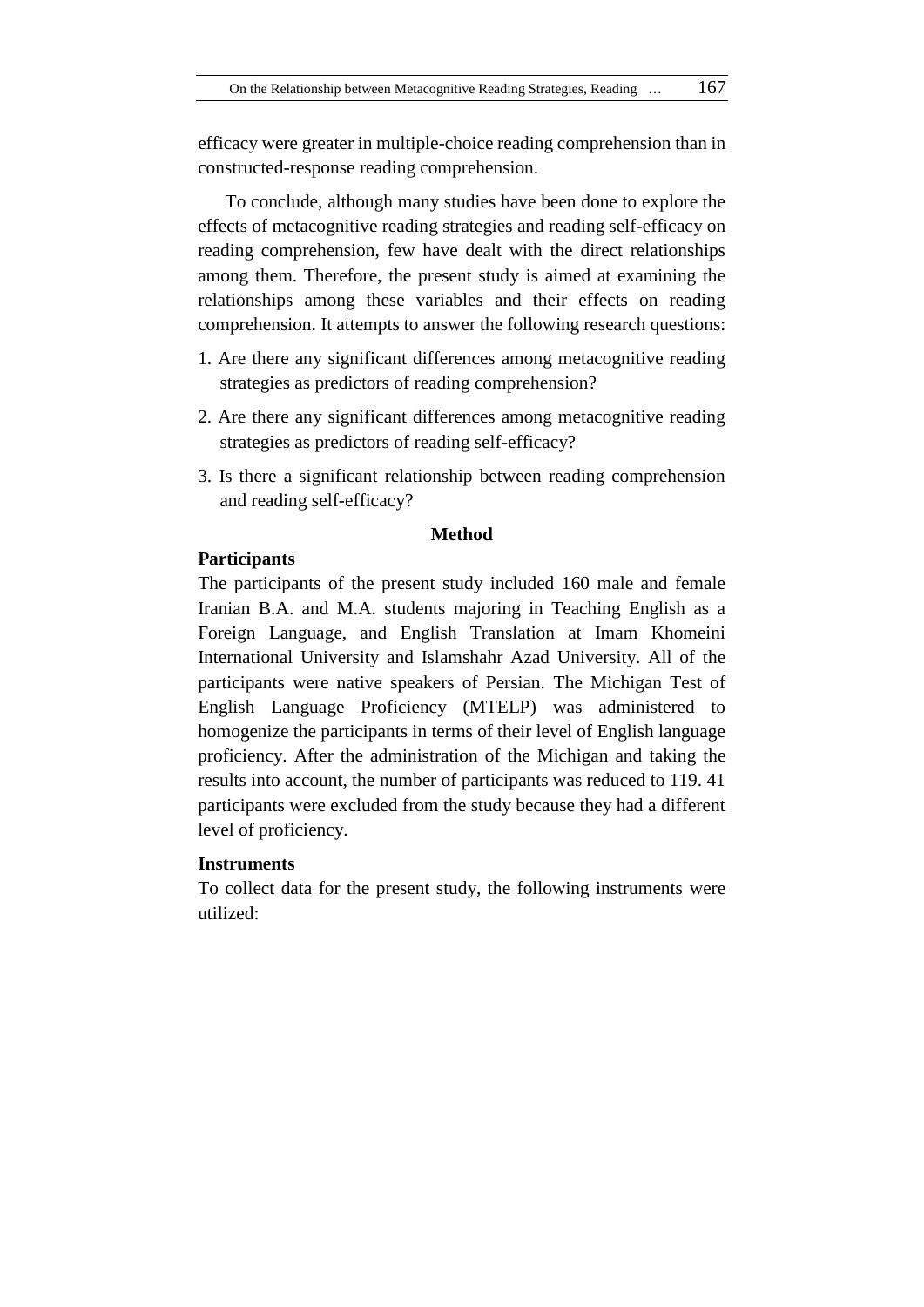### **Michigan Test of English Language Proficiency (MTELP)**

To homogenize the participants, MTELP was administered. MTELP is one of the popular tests for measuring ESL or EFL learners' level of language proficiency. It includes 100 items in multiple choice format containing 40 grammar items, 40 vocabulary items and reading passages followed by 20 comprehension questions. Also, to measure the reading comprehension of the sample, the reading comprehension part of the MTELP, which contains 20 reading comprehension items in multiple-choice format, was used. It includes four reading comprehension passages each followed by five questions.

# **Metacognitive Awareness of Reading Strategies Inventory (MARSI)**

In this study, students' reading strategy use was checked using the MARSI Questionnaire, which was validated by Mokhtari and Reichard (2002), using a large sample representing students with equivalent reading abilities ranging from middle school to college. It included 30 items consisting of three subcategories: Global Reading Strategies (12 items), Problem Solving Strategies (9 items), and Support Strategies (9 items). All the participants were asked to read the statements and write the number which best indicated their perceived use of the strategies described in the statement using a Likert type scale ranging from  $1 (= I$ never or almost never do this) to  $5 (= I$  always or almost always do this). To estimate the reliability of the questionnaire in the context of this study, Cronbach's alpha was checked, which turned out to be 0.71.

### **Reading Self-Efficacy Questionnaire**

Reading Self-Efficacy Questionnaire (RSEQ), which was adapted from Ghezlou, Kordi, and Nasri (2014), was constructed based on Li and Wang's (2010) Reading Self-Efficacy Questionnaire, Ghonsooly and Elahi's (2010) EFL Learners' Self-efficacy in Reading Comprehension, and Horwitz's (1988) Beliefs about Language Learning (BALL) Reading Strategies Questionnaire. RSEQ contained 16 Likert-scale items ranging from (1=strongly disagree) to (5=strongly agree). The participants were required to read the items and decide on the extent to which they agreed with each statement. To estimate the reliability of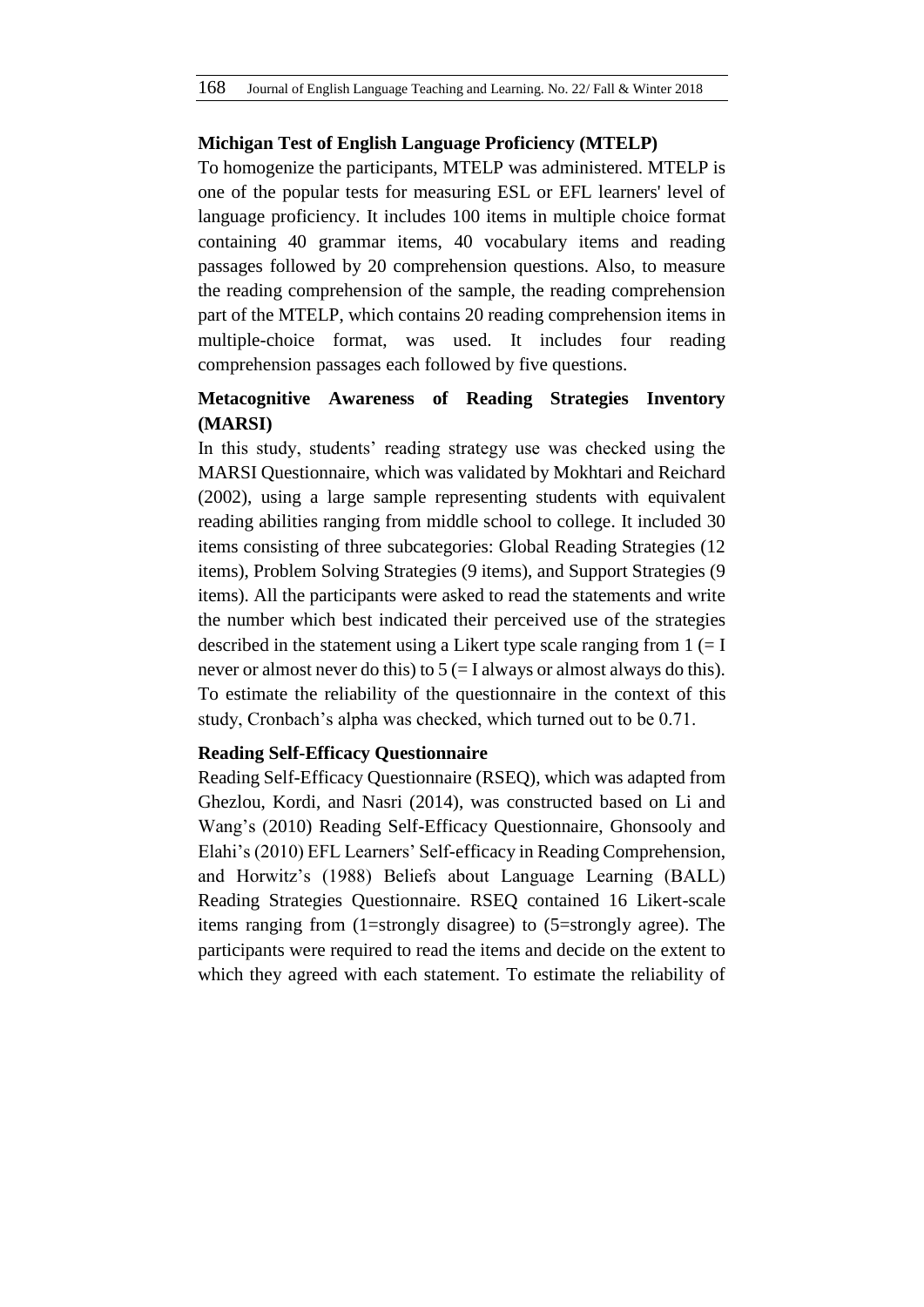the questionnaire in the context of this study, Cronbach's alpha was checked, which turned out to be 0.79.

### **Procedure**

To conduct the present study, the following procedure was followed:

First, 160 participants majoring in English translation and English teaching at Imam Khomeini International University and Islamshahr Azad University were selected. Then, the MTELP was administered to make sure that there was no significant difference among learners in terms of their proficiency level. The participants were allotted 60 minutes to answer the test.

To homogenize the participants, their scores on MTELP were summarized, and the mean and standard deviation were computed. The scores of those who had scored more than one standard deviation above or below the mean were excluded from all subsequent analyses. Also, the reading comprehension of the participants was checked using the Reading Comprehension section of the MTELP. As a result, the number of participants was reduced to 119.

In the next stage, the participants were asked to respond to the MARSI, and RSEQ questionnaires. The participants had 45 minutes to answer the questionnaires. The collected data were then summarized and submitted to statistical analysis.

### **Data Analysis**

To analyze the collected data and to answer the research questions, multiple regression analyses and correlation procedures were used. Multiple regression analysis was used to see which types of reading strategies and self-regulated learning strategies were better predictors of reading comprehension and reading self-efficacy. In order to find out the relationship between reading comprehension and reading selfefficacy of the participants, Pearson Correlation procedure was utilized. The significance level of analyses was set at  $p \le 0.5$ .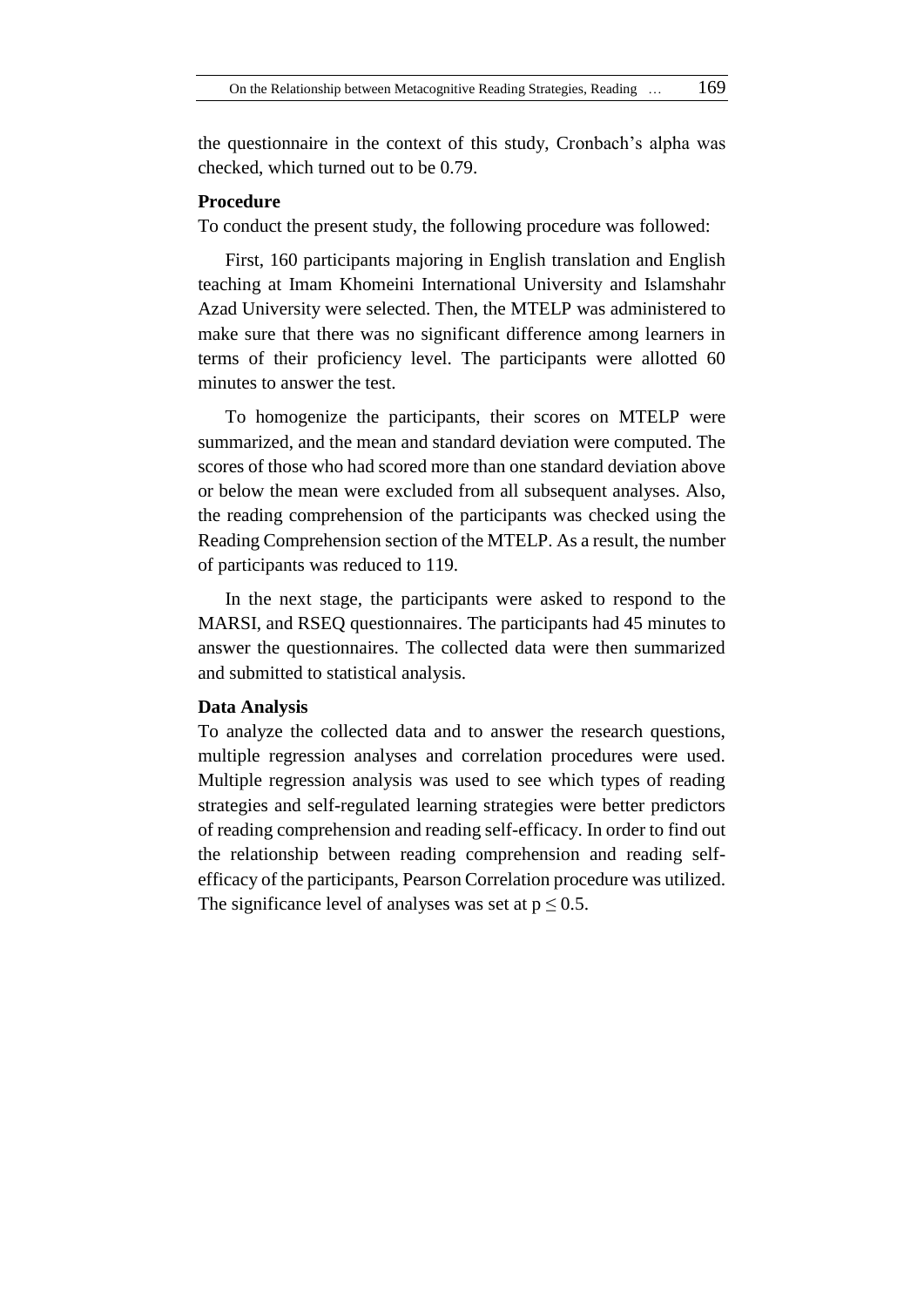# **Results and discussion**

### **Investigation of the first research question**

The first research question sought to investigate which types of reading strategies are predictors of reading comprehension. To answer this question, a stepwise multiple regression was used (Table 1) which showed that global and problem-solving strategies were the predictors of reading comprehension. Support strategies did not contribute to the regression model.

| <b>Model Variables</b><br>Entered | Variables Method<br>Removed |                                                                                                              |
|-----------------------------------|-----------------------------|--------------------------------------------------------------------------------------------------------------|
| Global                            |                             | Stepwise (Criteria: Probability-of-F-to-<br>enter $\leq$ .050, Probability-of-F-to-remove<br>$>= .100$ ).    |
| Problem-<br>solving               |                             | (Criteria: Probability-of-F-to-<br>Stepwise<br>enter $\leq$ .050, Probability-of-F-to-remove<br>$>= .100$ ). |

**Table 1** *Variables Entered/Removed<sup>a</sup>*

a. Dependent Variable: reading comprehension

Based on the model summary (Table 2), it can be seen that global reading strategies and reading comprehension share over 23% of the variance. Global and problem-solving strategies together share just above 25% of the variance with reading comprehension. In other words, global and problem-solving strategies explain 25% of the total variance in reading comprehension.

**Table 2** *Model Summary<sup>c</sup>*

| Model |                   |        | <b>Adjusted R Square</b> | Std. Error of the |
|-------|-------------------|--------|--------------------------|-------------------|
|       |                   | Square |                          | Estimate          |
|       | .490 <sup>a</sup> | .240   | 233                      | 8.23932           |
|       | .514 <sup>b</sup> | 265    | 252                      | 8.13747           |

a. Predictors: (Constant), global

b. Predictors: (Constant), global, problem-solving

c. Dependent Variable: reading comprehension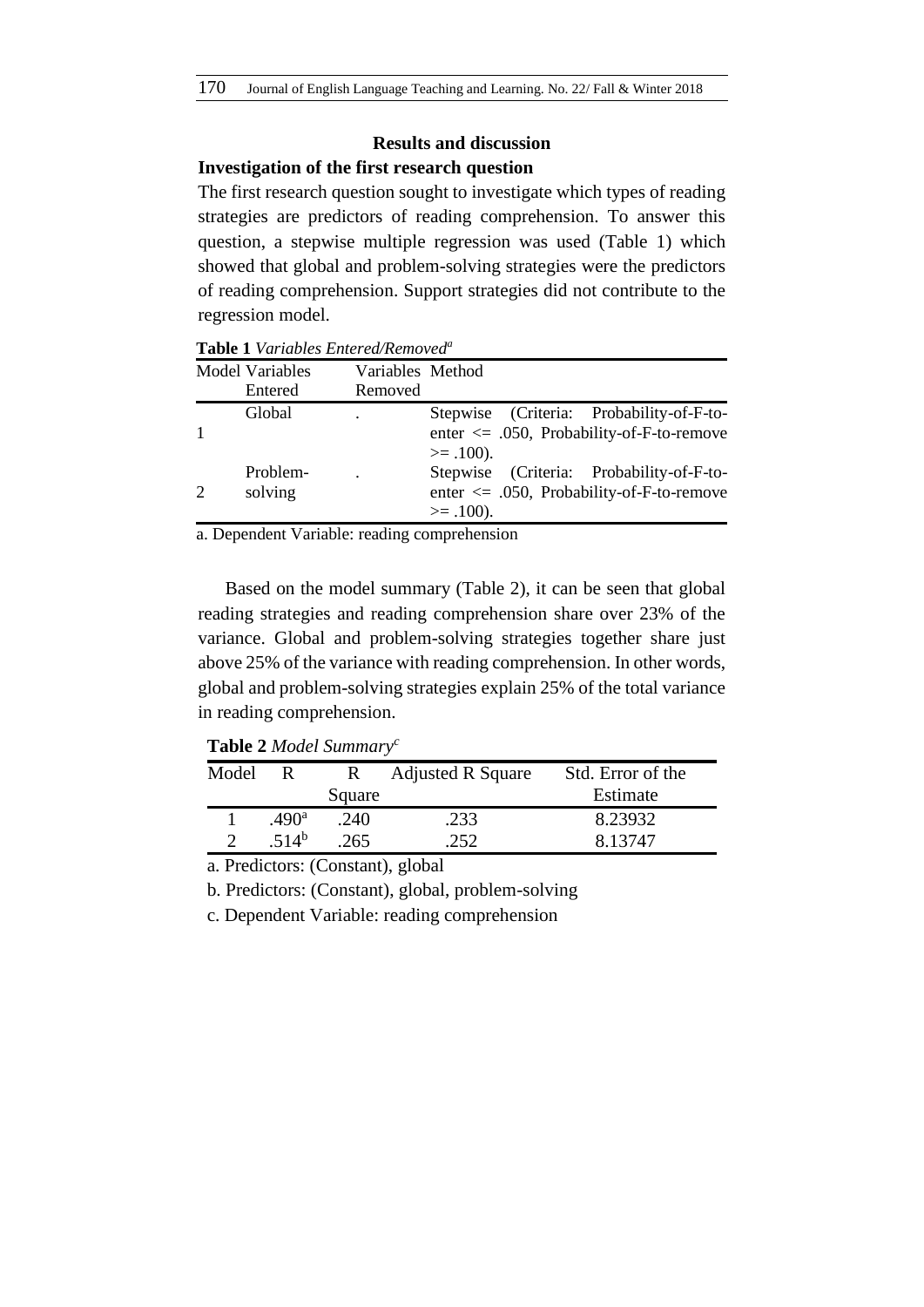The result of the ANOVA (Table 3) indicates that both F-values are statistically significant (F<sub>(1,117)</sub> = 36.86, p < .05; F<sub>(2,116)</sub> = 20.87, p < .05). The results show that the predictive power of both models is significant.

|                | Model               | Sum of<br>Squares | Df                          | Mean Square | F      | Sig.              |
|----------------|---------------------|-------------------|-----------------------------|-------------|--------|-------------------|
|                | Regression 2502.875 |                   |                             | 2502.875    | 36.869 | .000 <sup>b</sup> |
|                | Residual            | 7942.713          | 117                         | 67.886      |        |                   |
|                | Total               | 10445.588         | 118                         |             |        |                   |
|                | Regression 2764.247 |                   | $\mathcal{D}_{\mathcal{L}}$ | 1382.124    | 20.872 | .000 <sup>c</sup> |
| $\overline{c}$ | Residual            | 7681.341          | 116                         | 66.218      |        |                   |
|                | Total               | 10445.588         | 118                         |             |        |                   |

**Table 3** *ANOVA<sup>a</sup> on reading comprehension*

a. Dependent Variable: reading comprehension

b. Predictors: (Constant), global

c. Predictors: (Constant), global, problem-solving

To find out how strong the relationship between reading comprehension and each of the predictors is, the standardized coefficients and the significance of the observed t-value for each predictor were checked. Table 4 shows the results. Based on Table 4, global and problem-solving strategies both account for a statistically significant portion of the variance in reading comprehension. The first model indicates that for every one standard deviation change in global reading strategies score, there will be .49 of a standard deviation change in reading comprehension score. The second model shows that when global and problem-solving strategies are taken together, for every one standard deviation change in global and problem-solving score, there will be .36 and .20 of a standard deviation change in reading comprehension score, respectively.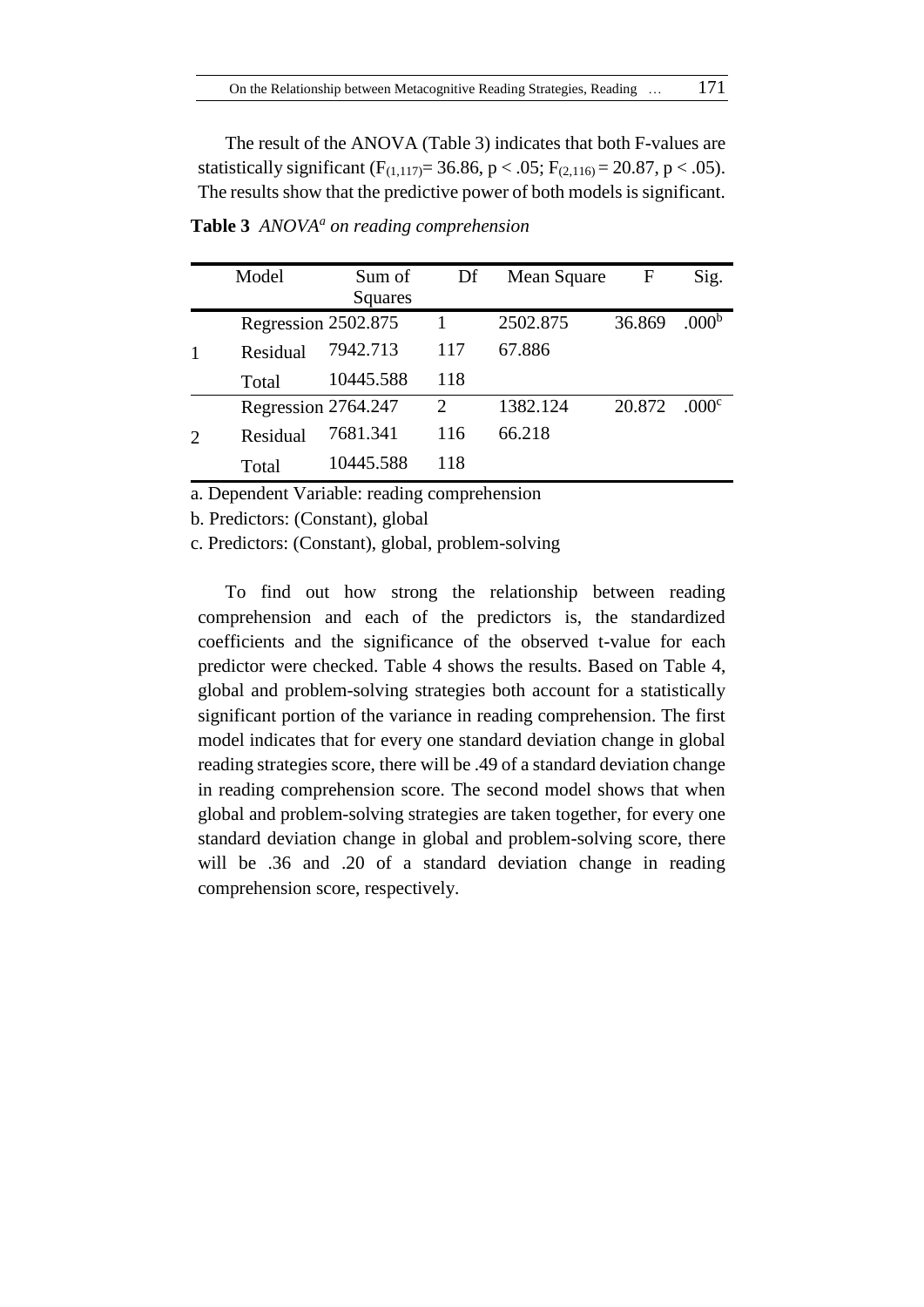| Model               |          | <b>Unstandardized Coefficients</b> | Standardized<br>Coefficients |          | Sig. |
|---------------------|----------|------------------------------------|------------------------------|----------|------|
|                     | В        | Std. Error                         | Beta                         |          |      |
| (Constant)          | $-3.696$ | 4.308                              |                              | $-.858$  | .393 |
| Global              | .798     | .131                               | .490                         | 6.072    | .000 |
| (Constant)          | $-8.227$ | 4.828                              |                              | $-1.704$ | .091 |
| Global              | .599     | .164                               | .367                         | 3.655    | .000 |
| Problem-<br>solving | .320     | .161                               | .200                         | 1.987    | .049 |

**Table 4** *Coefficients<sup>a</sup> of reading strategies*

a. Dependent Variable: reading comprehension

It can be concluded that two types of reading strategies including global and problem-solving strategies are predictors of reading comprehension.

### **Investigation of the second research question**

The second research question of the present study aimed to find out which types of reading strategies are predictors of reading self-efficacy. To answer this question, another multiple regression procedure was used. The result of the stepwise multiple regression is presented in Table 5. It shows that from among the three types of reading strategies, global strategies were the only predictor of reading self-efficacy. The other types of strategies did not contribute to the self-efficacy score.

**Table 5** *Variables Entered/Removed<sup>a</sup>*

| Model Variables<br>Entered | <b>Variables</b><br>Removed | Method                                                                                               |
|----------------------------|-----------------------------|------------------------------------------------------------------------------------------------------|
| Global                     |                             | Stepwise (Criteria: Probability-of-F-to-enter $\le$<br>.050, Probability-of-F-to-remove $\ge$ .100). |

a. Dependent Variable: self-efficacy

The result of the model summary (Table 6) indicates that global reading strategies share .24% of the variance with reading self-efficacy.

**Table 6** *Model Summary<sup>b</sup>*

| 755 | Model R |                  | R Square Adjusted R Square | Std. Error of the Estimate |  |
|-----|---------|------------------|----------------------------|----------------------------|--|
|     |         | 505 <sup>a</sup> | 249                        | 5.08046                    |  |

a. Predictors: (Constant), global

b. Dependent Variable: self-efficacy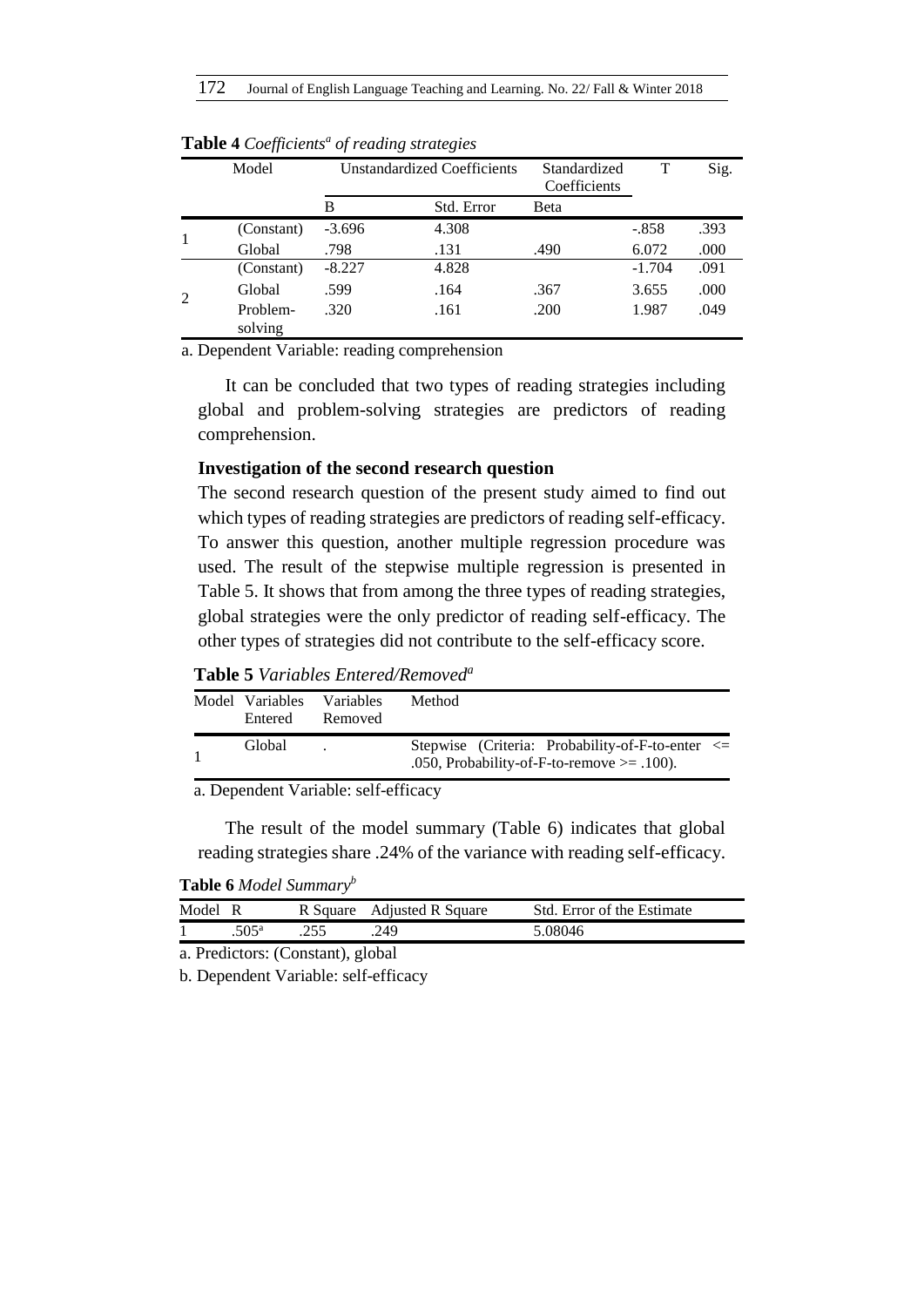The result of the ANOVA, presented in Table 7, shows that the predictive power of the model is significant.

**Table 7** *ANOVA<sup>a</sup> on reading self-efficacy*

| Model      | Sum of Squares | Df  | Mean Square |        | Sig.              |
|------------|----------------|-----|-------------|--------|-------------------|
| Regression | 1034.358       |     | 1034.358    | 40.074 | .000 <sup>b</sup> |
| Residual   | 3019.891       | 117 | 25.811      |        |                   |
| Total      | 4054.250       | 118 |             |        |                   |

a. Dependent Variable: self-efficacy

b. Predictors: (Constant), global

| Table 8 Coefficients <sup>a</sup> of reading strategies |  |  |
|---------------------------------------------------------|--|--|
|---------------------------------------------------------|--|--|

| Model      |        | Unstandardized Coefficients Standardized | Coefficients |       | Sig. |
|------------|--------|------------------------------------------|--------------|-------|------|
|            |        | Std. Error                               | Beta         |       |      |
| (Constant) | 16.110 | 2.657                                    |              | 6.064 | .000 |
| Global     | .513   | .081                                     | .505         | 6.330 | .000 |

a. Dependent Variable: self-efficacy

Table 8 contains the unstandardized as well as standardized coefficients of the model, along with the observed t-values and the significance levels. The model shows that for every one standard deviation change in global reading strategies score, there will be .50 of a standard deviation change in self-efficacy score. The results indicate that global reading strategies are the best predictor of reading selfefficacy.

### **Investigation of the third research question**

The third research question sought to investigate the relationship between EFL learners' reading comprehension and their reading selfefficacy. To answer this question, a correlation procedure was used. Table 9 shows the results of the correlation procedure for reading comprehension and reading self-efficacy.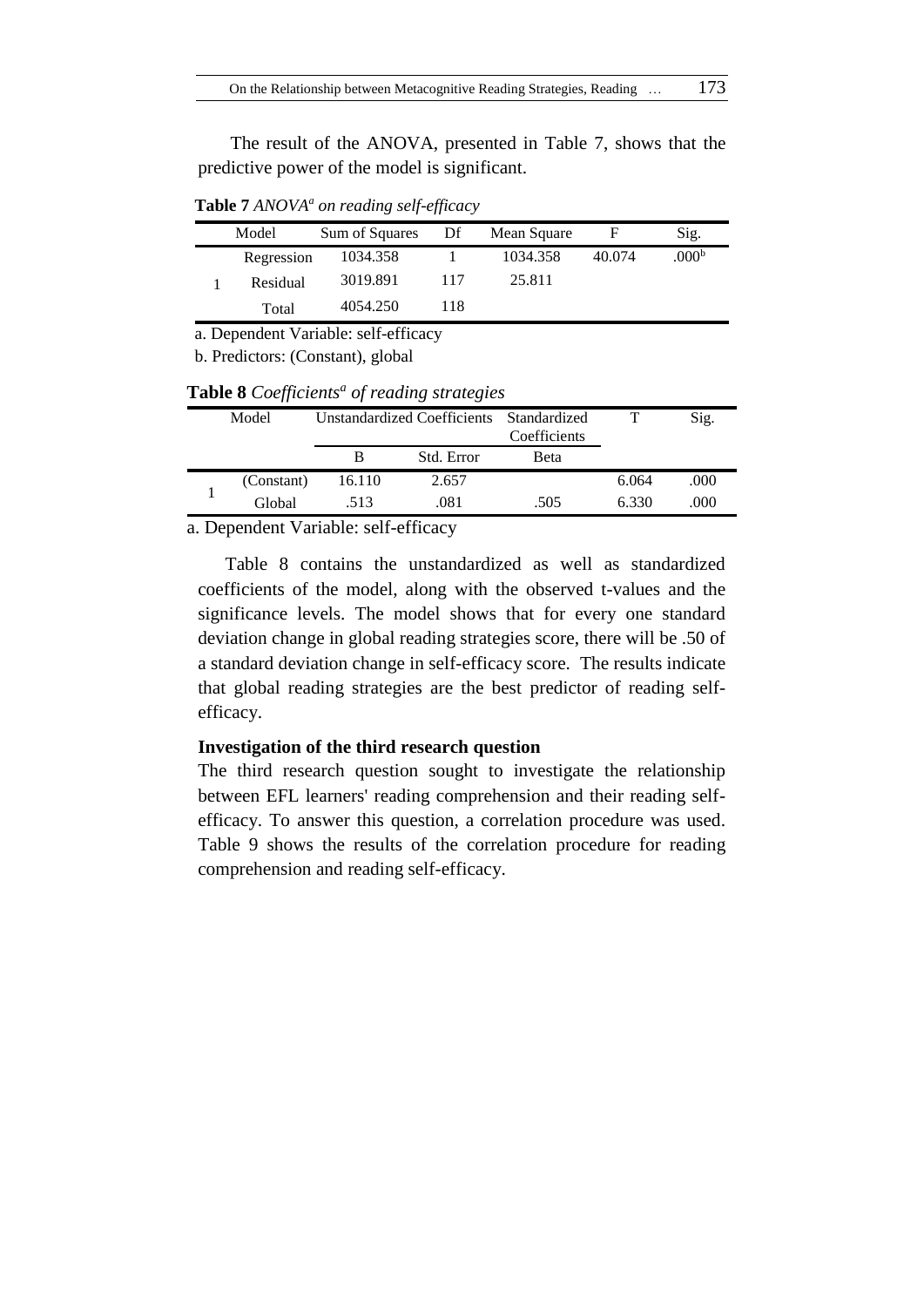|                               |                        | Reading comprehension | self-efficacy |
|-------------------------------|------------------------|-----------------------|---------------|
| Reading                       | Pearson<br>Correlation |                       | $.421**$      |
| comprehension Sig. (2-tailed) |                        |                       | .000          |
|                               | N                      | -19                   | 119           |

**Table 9** *Correlation between reading comprehension and reading selfefficacy*

\*\*. Correlation is significant at the 0.01 level (2-tailed)

As Table 9 shows, there is a significant relationship between reading comprehension and reading self-efficacy of EFL learners ( $r =$ .42,  $p < 0.01$ ).

### **Discussion**

The present study investigated the relationship between reading strategies, reading self-efficacy, and reading comprehension. One of the findings of the present study was that global and problem-solving strategies were predictors of reading comprehension. In the present study, metacognitive reading strategies were classified into three subcategories of global, problem-solving, and support reading strategies. The participants employed more global and problem-solving strategies in their reading compared to support strategies. This result is in line with that of Mokhtari and Reichard (2002), who argue that highly skilled readers use global and problem-solving strategies more frequently than less skilled readers. This finding also partially supports Amer, Al Barwani, and Ibrahim's (2010) findings that high proficient readers use more global strategies. Furthermore, the findings of the present study partially confirm those of Mahmoudi (2014), who reported that problem-solving strategies were used more than global and support reading strategies. On the other hand, the results of the present study are different from those of Rastakhiz and Roudgar Safari (2014), who found that EFL learners use support reading strategies more than global reading strategies.

Another finding of the present study was that from among three types of reading strategies, global reading strategies were the only predictor of reading self-efficacy. Highly self-efficacious participants used global reading strategies more than other categories of reading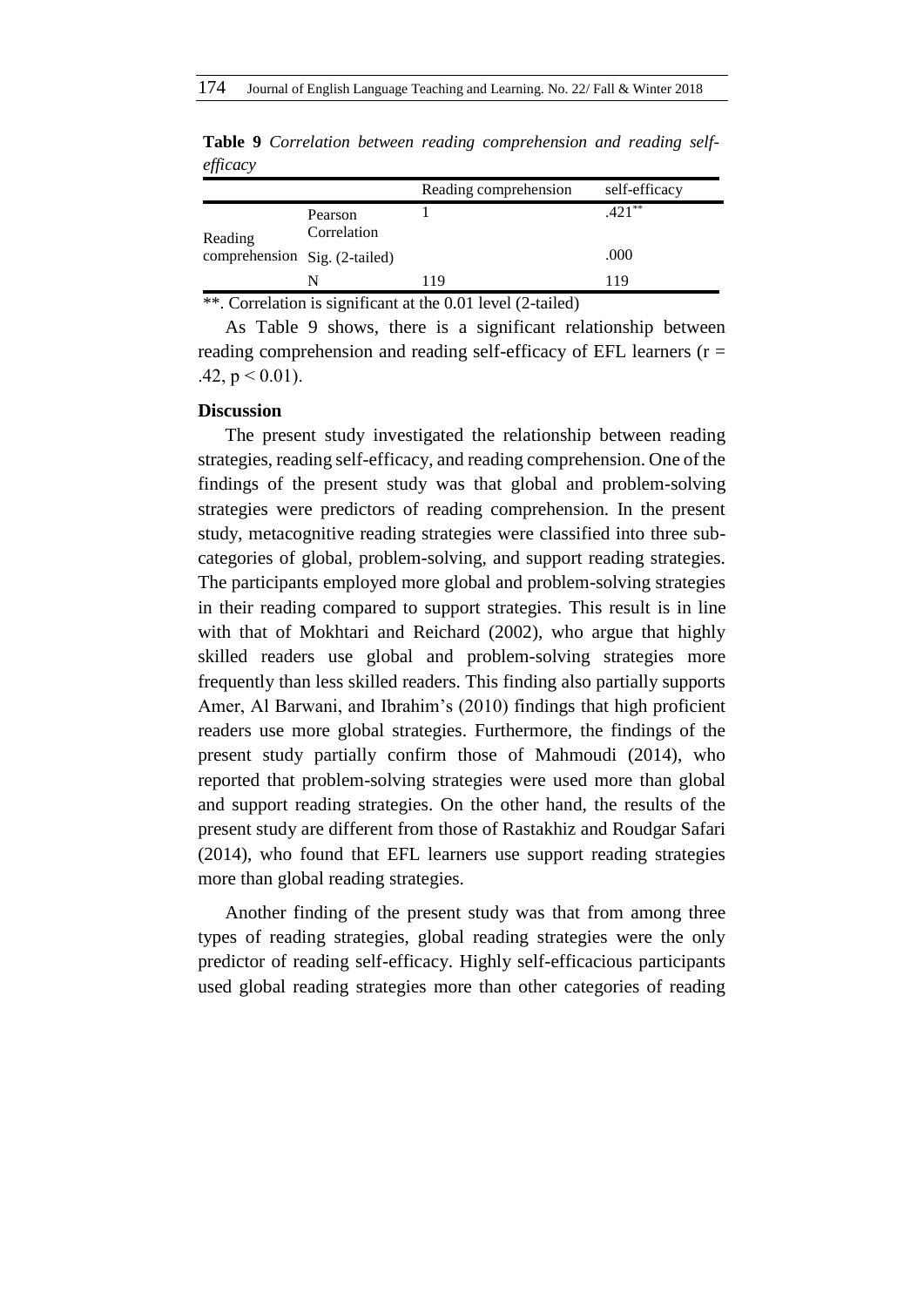strategies. This result lends support to those of Keskin (2014), who found that the use of metacognitive reading strategies was a positive predictor of reading self-efficacy. Furthermore, the finding is partially in accordance with the findings of Li and Wang (2010), Shang (2010), and Naseri and Zaferanieh (2012), who reported a significant positive correlation between reading self-efficacy and reading strategies use.

Another finding of this study was that there is a significant relationship between reading comprehension and reading self-efficacy of EFL learners. This finding lends support to that of Salehi and Khalaji (2014), who found a positive relationship between reading self-efficacy and reading comprehension. Furthermore, this finding corroborates those of Alimoradi, Jahandar, and Khodabandehlou (2013). They showed that self-efficacy had a positive effect on the reading comprehension ability of the learners. It also supports those of Solheim (2011), who reported that reading self-efficacy was a significant positive predictor of reading comprehension score. In addition, this result is in line with one of the findings of Naseri and Zaferanieh (2012), based on which there was a significant positive correlation between reading self-efficacy beliefs and reading comprehension.

A number of factors might have contributed to the results obtained in this study. This study was conducted with a small sample size of participants (119). A small sample might be one reason for differences between the results of the present study and those of other studies. Another reason may be the Iranian socio-cultural context in which students are used to following teachers' instructions and where classes are predominantly teacher-centered.

The other possible reason could be the participants' level of proficiency. The participants were all at intermediate proficiency level. Therefore, their perceptions of their self-efficacy might have been influenced by their proficiency. At the same time, they were not so much aware of the use of strategies.

Gander differences may be considered as another factor contributing to such differences in the findings. In the present study,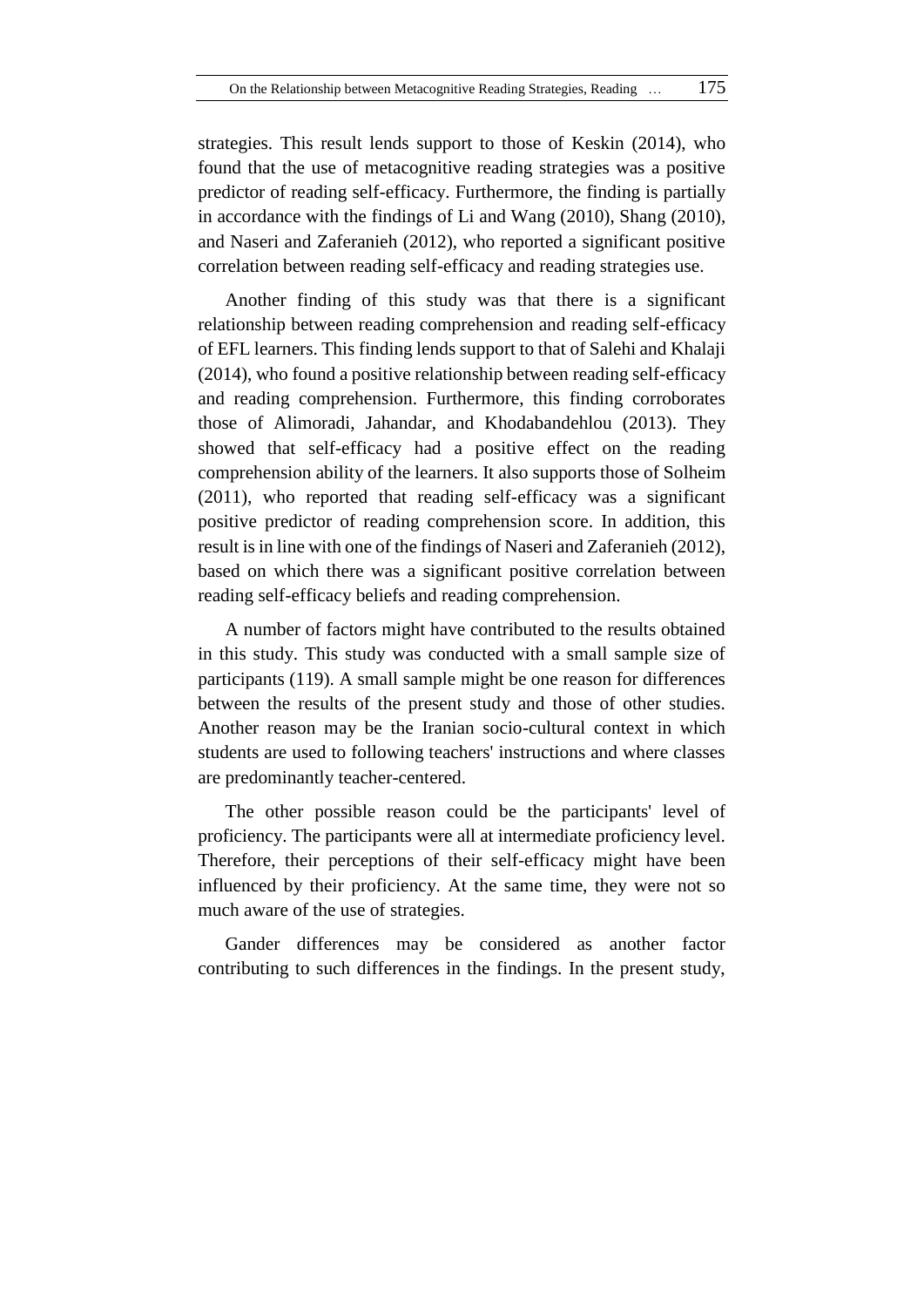gender differences were not taken into account. However, studies such as Ghezlou, Kordi, Nasri Nasrabady (2014) have suggested that gender may have significant effect on the reading self-efficacy and the use of reading strategies.

Furthermore, the level of self-confidence and opportunities to use the target language in real environments can be addressed as other possible factors which may have brought about such findings. Iranian students have little (if any) opportunity to speak with native speakers of English. Therefore, these factors influence the students' self-efficacy and the choice of reading strategies.

### **Conclusion**

The present study was set out to investigate the relationship between metacognitive reading strategies, reading self-efficacy, and reading comprehension. Based on the findings of the first research question, global and problem-solving strategies were predictors of reading comprehension. Good readers employed more global strategies (e.g. having a purpose in mind, making prediction about the text, and using text structure) and problem-solving strategies (e.g. rereading, reading text out loud, and visualizing the information). Therefore, it may be concluded teachers can employ instructional techniques which may increase learners' understanding of strategies that have direct effect on reading comprehension. In addition, teachers can provide learners with activities which encourage them to use more strategies in their reading.

The results of the second question indicated that from among the three types of reading strategies, global strategies contribute to predicting reading self-efficacy. This means that using global strategies helps learners to increase their self-efficacy while reading. From this, it can be concluded that learners need to be encourage to make more frequent use of global strategies to improve their reading self-efficacy, which may in turn, improve their reading comprehension.

Finally, the finding of the third research question showed a significant relationship between reading self-efficacy and reading comprehension. Learners with a high sense of self-efficacy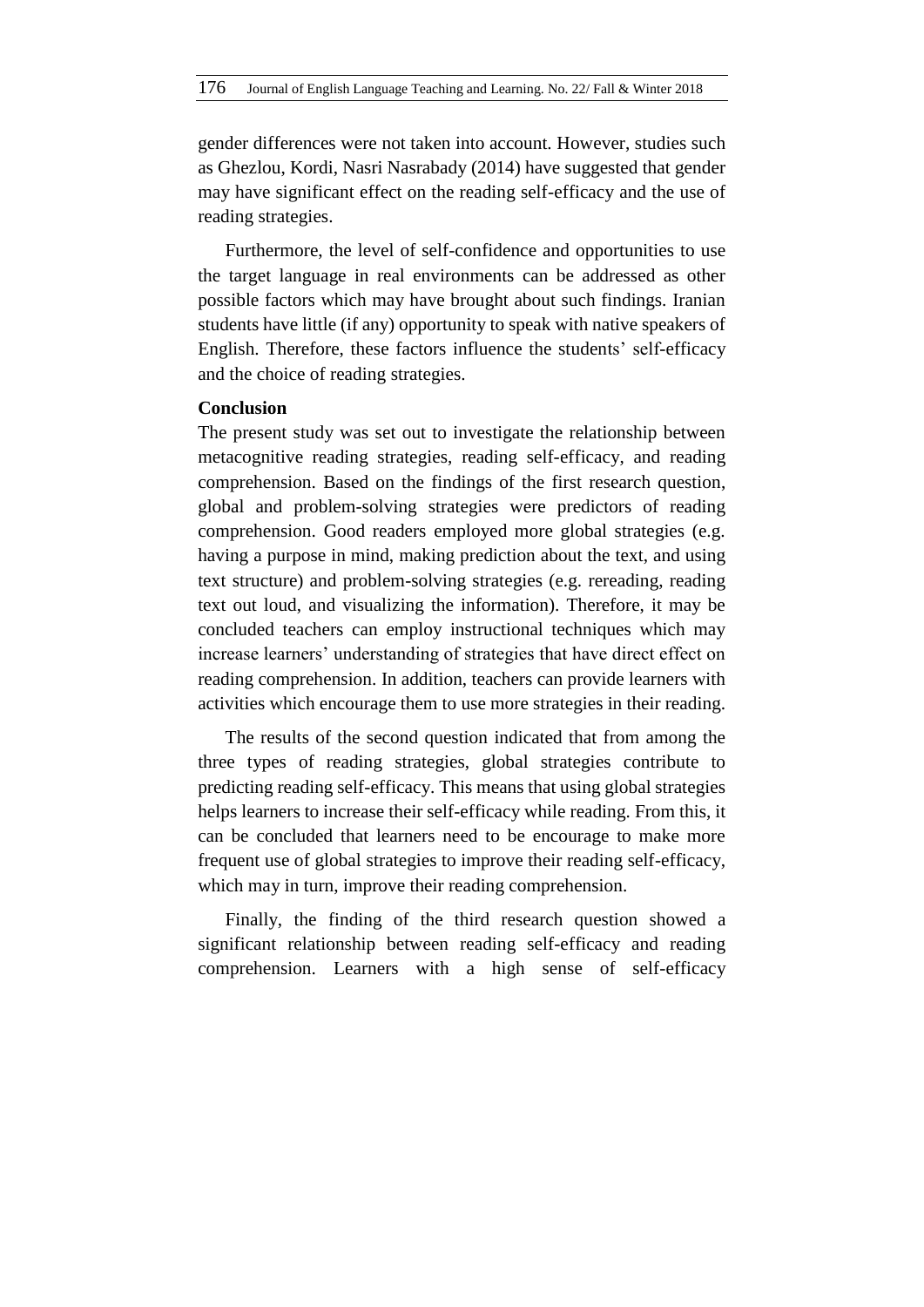comprehended the text better than learners with a low sense of selfefficacy. Therefore, teachers can provide learners with activities and strategies which increase learners' self-efficacy.

To sum up, the findings showed that metacognitive reading strategies can be predictors of reading self-efficacy and reading comprehension of Iranian EFL learners. Furthermore, the findings suggested that there is a significant relationship between learners' reading self-efficacy and their reading comprehension. Therefore, teachers and materials developers can employ instructions which increase learners' self-efficacy and encourage them to use more strategies in their reading.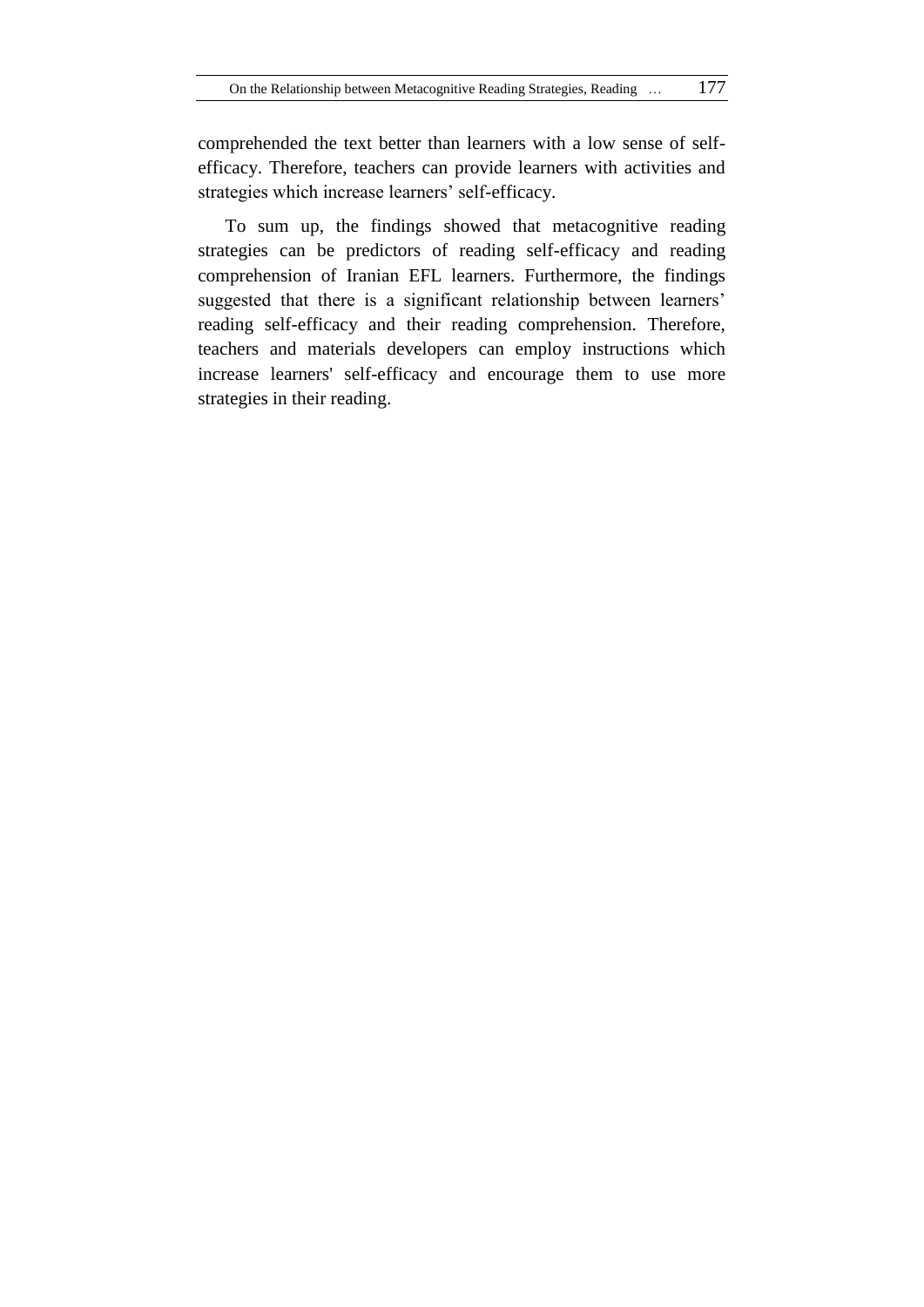#### **References**

- Afflerbach, P., Pearson, P. D., & Paris, S. G. (2008). Clarifying differences between reading skills and reading strategies. *The Reading Teacher, 61*(5), 364-373.
- Alimoradi, H., Jahandar, S., & Khodabandehlou, M. (2013). The impact of self- efficacy on Iranian EFL learner's reading comprehension ability at pre-intermediate level*. An Online International Journal, 3*(4), 649- 657.
- Amer, A., Al Barwani, T., & Ibrahim, M. (2010). Student teachers' perceived use of onlinereading strategies. *International Journal of Education and Development using Information and Communication Technology (IJEDICT), 6*(4), 102-113.
- Anastasiou, D., & Griva, E. (2009). Awareness of reading strategy use and reading comprehension among poor and good readers. *Elementary Education Online*, *8*(2), 283- 297.
- Anderson, N. J. (2004). Metacognitive reading strategy awareness of ESL and EFL learners. *The CATESOL Journal, 16*(1), 11-27.
- Bandura, A. (1977). Self-efficacy: Toward a unifying theory of behavioral change. *Psychological Review, 84*, 191-215.
- Bandura, A. (1982). Self-efficacy mechanism in human agency. *American psychologist, 37*(2), 122-147.
- Bandura, A. (1986). *Social foundations of thought and action: A social cognitive theory.* Englewood Cliffs, NJ: Prentice-Hall.
- Bandura, A. (1989). Social cognitive theory. *Annals of child development, 6,*  1-85.
- Bandura, A. (1999). Social cognitive theory: An agentic perspective. *Asian Journal of Social Psychology, 2,* 21-41.
- Bandura, A., & Adams, N. E. (1977). Analysis of self-efficacy theory of behavioral change*. Cognitive Therapy and Research*, *4*(1), 287-310.
- Carrell, P. L., Pharis, B. G., & Liberto, J. C. (1989). Metacognitive strategy training for ESL reading. *TESOL Quarterly*, *23*(4), 647-678.
- Cleary, T. J., & Zimmerman, B. J. (2004). Self-regulation empowerment program: A school- based program to enhance self-regulated and selfmotivated cycles of student learning. *Psychology in the Schools*, *4*(5), 537-550.
- Ghezlu, M., Kordi, L., & Nasri Nasrabady, A. (2014). Gender differences in reading strategy use, reading self-efficacy, and perceptual learning styles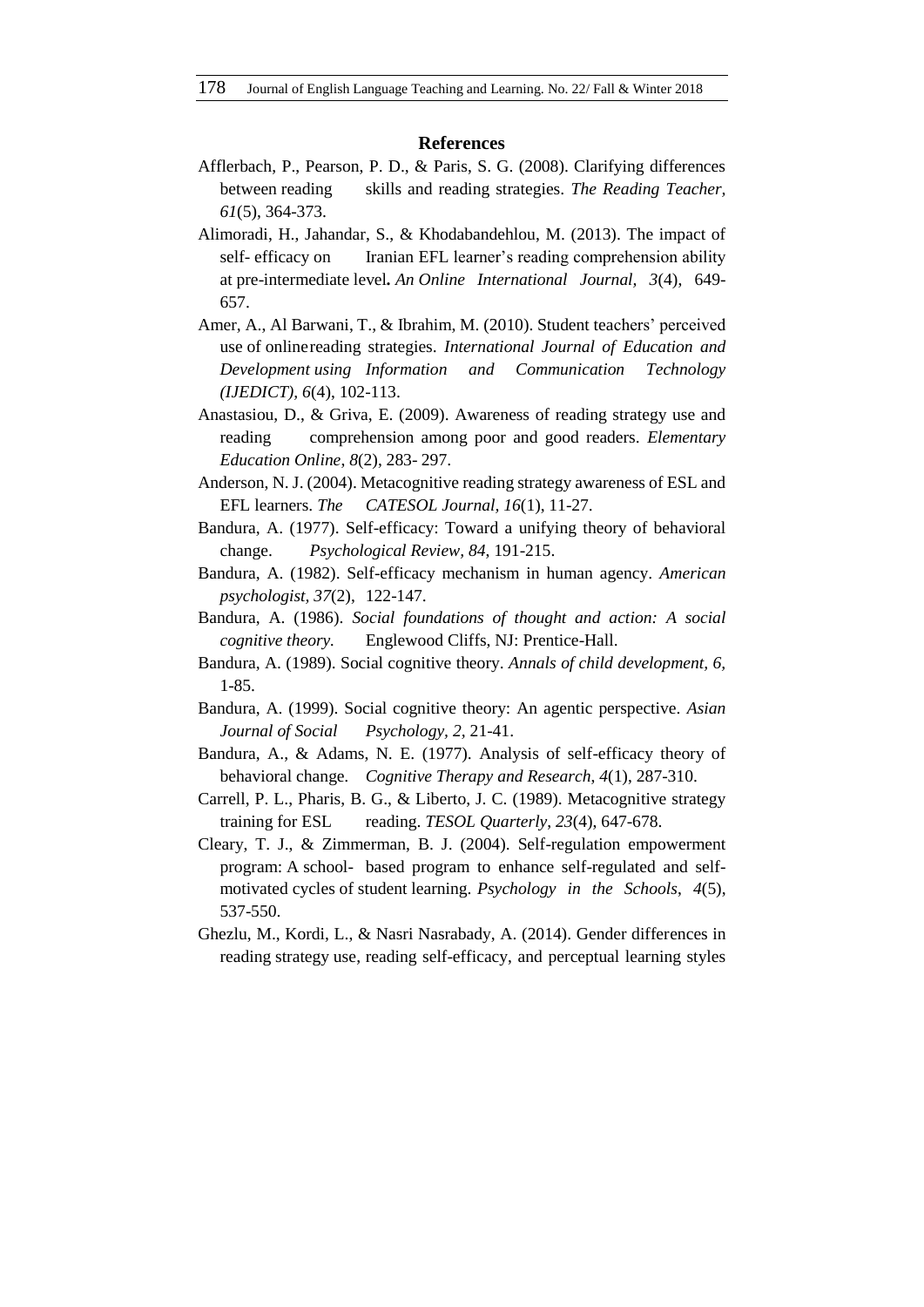among EFL learners*. International Journal of Language Learning and Applied Linguistics World (IJLLALW), 5*(1), 609-624.

- Ghonsooly, B., & Elahi, M. (2010). Learners' self-efficacy in reading and its relation to foreign language anxiety and reading achievement. *Journal of English Language Teaching and Learning Year*, *53*(217), 46-67.
- Horwitz, E. K. (1988). The beliefs about language learning of beginning university foreign language students. *The Modern Language Journal*, *72*(3), 283-294.
- Karbalaei, A. R. (2010). A comparison of the metacognitive reading strategies used by EFL and ESL readers. *The Reading Matrix, 10*(2), 165-180.
- Keskin, H. K. (2014). A path analysis of metacognitive strategies in reading, self-efficacy and task value*. International J. Soc. Sci. & Education, 4*(4), 798-808.
- Khoshsima, H., & Rezaeian Tiyar, F. (2014). The effect of summarizing strategy on reading comprehension of Iranian intermediate EFL learners. *International Journal of Languag and Linguistics, 2*(3), 134-139.
- Kolic-Vehovec S., Roncevic B., & Bajsanski I. (2008). Motivational components of self- regulated learning and reading strategy use in university students: The role of goal orientation patterns. *Learning and Individual Differences, 18*(1), 108–113.
- Lau, K. L., & Chan, D. W. (2003). Reading strategy use and motivation among Chinese good and poor readers in Hong Kong. *Journal of Research in Reading, 26*(2), 177-190.
- Li, F. F. (2010). A study of English reading strategies used by senior middle school students. *Asian Social Science, 6*(10), 184-191.
- Li, Y., & Wang, C. (2010). An empirical study of reading self-efficacy and the use of reading strategies in the Chinese EFL context. *Asian EFL Journal, 12*(2), 144-162*.*
- Mahmoudi, E. (2014). Reading strategy use among Iranian EFL Learners. *International Journal of Language Learning and Applied Linguistics World (IJLLALW), 6*(1), 371- 378.
- Mokhtari, K., & Reichard, C.A. (2002). Assessing students' metacognitive awareness of readingstrategy. *Journal of Education Psychology, 94*(2), 249-259*.*
- Naseri, M., & Zaferanieh, E. (2012).The relationship between reading selfefficacy beliefs, reading strategy use and reading comprehension level of Iranian EFL learners. *World Journal of Education, 2*(2), 64-75.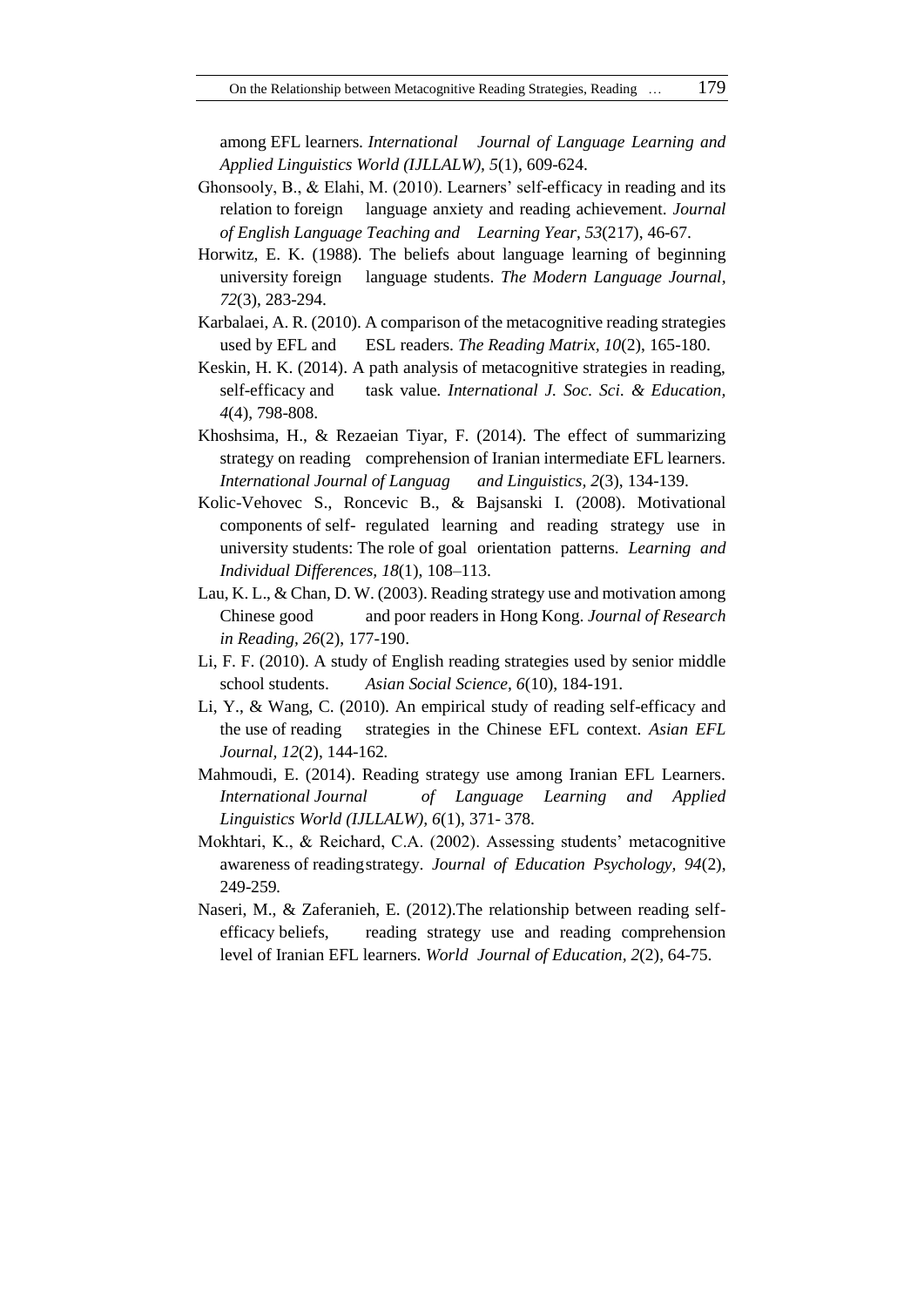- Pajares, F. (2003). Self-efficacy beliefs, motivation, and achievement in writing: A review of the literature. *Reading & Writing Quarterly, 19,* 139-158.
- Rastakhiz, M., & Roudgar Safari, M. (2014). The relationship between global reading strategies and support reading strategies on Iranian intermediate EFL learners' reading comprehension ability. *Indian Journal of Fundamental and Applied Life Sciences, 4*(S4), 491-503.
- Rivers, W. M. (1981). *Teaching foreign-language skills.* Chicago: University of Chicago Press.
- Salehi, K., & Khalaji, H. R. (2014). The relationship between Iranian EFL upper intermediate learners' self-efficacy and their reading comprehension performance. *International Journal of Educational Investigations, 1*(1), 274-282.
- Shang, H. F. (2010). Reading strategy use, self-efficacy and EFL reading comprehension. *The Asian EFL Journal Quarter, 12*(2), 18-42.
- Shell, D. F., Colvin, C., & Bruning, R. H. (1995). Self-efficacy, attribution, and outcome expectancy mechanisms in reading and writing achievement: Grade-level and achievement-level differences. *Journal of Educational Psychology, 87*(3), 386-398.
- Sheorey, R., & Mokhtari, K. (2001). Differences in the metacognitive awareness of readingstrategies among native and non-native readers. *System, 29*, 431–449.
- Soleimani, H., & Hajghani, S. (2013). The effect of teaching reading comprehension strategies on Iranian EFL pre-university students' reading comprehension ability. *International Research Journal of Applied and Basic Sciences, 5*(5), 594-600.
- Solheim, O. J. (2011). The impact of reading self-efficacy and task value on reading comprehension scores in different item formats. *Reading Psychology, 32*, 1–27.
- Sung, Y. T., Chang, K. E., & Huang, J. S. (2008). Improving children's reading comprehension and use of strategies through computer-based strategy training. *Computers in Human Behavior, 24*(162), 1552– 1571.
- Vaez Dalili, M., & Tavakoli, M. (2013). A comparative analysis of reading strategies across ESPstudents of humanities and engineering. *International Journal of Research Studies in Language Learning, 2*(5), 63-78.